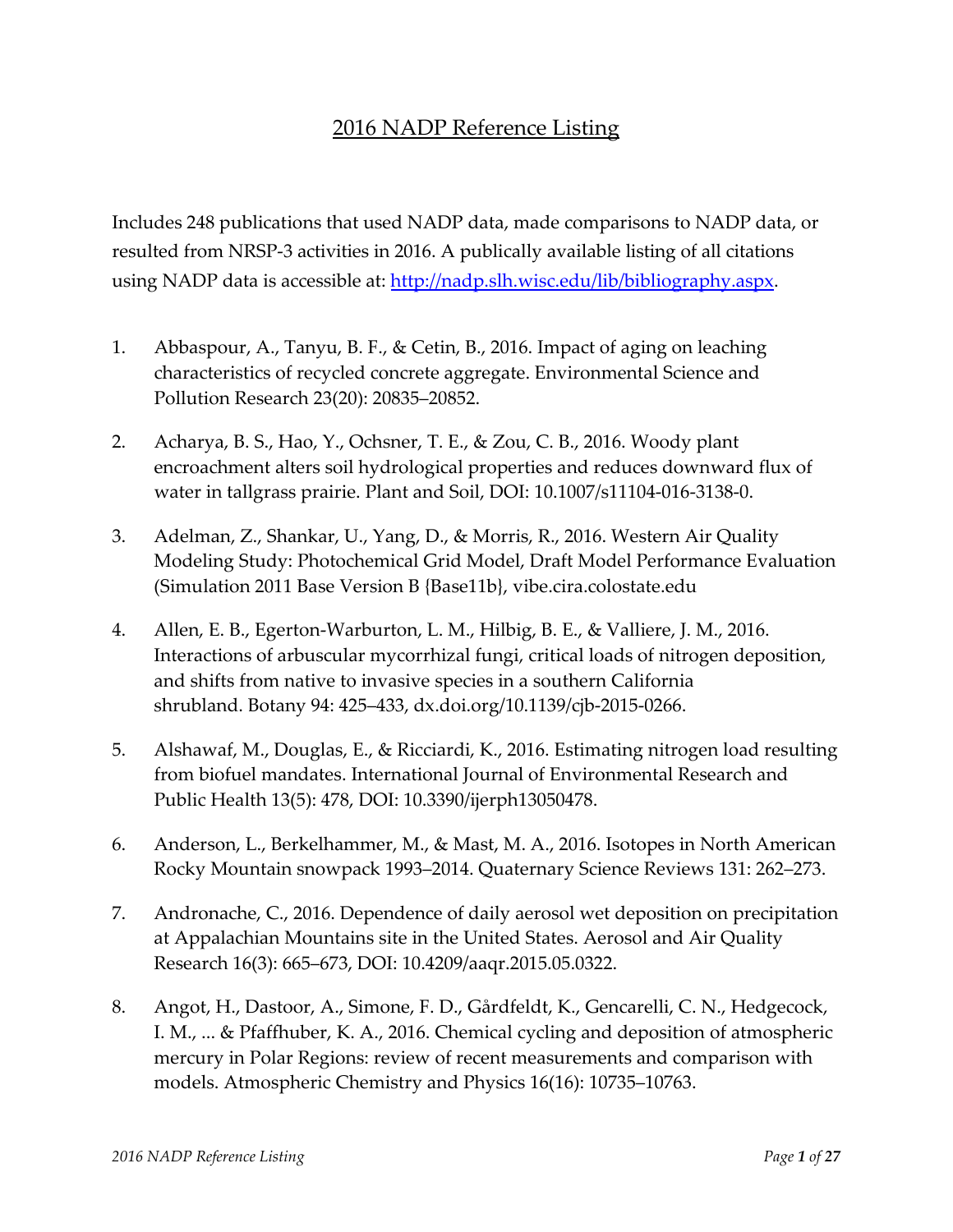- 9. Ashton, I. W., Symstad, A. J., Davis, C. J., & Swanson, D. J., 2016. Preserving prairies: understanding temporal and spatial patterns of invasive annual bromes in the Northern Great Plains. Ecosphere 7(8) Article e01438.
- 10. Badia, A., Jorba, O., Voulgarakis, A., Dabdub, D., Pérez, C., Hilboll, A., ... & Janjic, Z., 2016. Gas-phase chemistry in the online multiscale NMMB/BSC Chemical Transport Model: description and evaluation at global scale. Geoscientific Model Development Discuss., DOI: 10.5194/gmd-2016-141.
- 11. Baldigo, B. P., Roy, K. M., & Driscoll, C. T., 2016. Response of fish assemblages to declining acidic deposition in Adirondack Mountain lakes, 1984– 2012. Atmospheric Environment 146: 223–235.
- 12. Battye, W. H., Bray, C. D., Aneja, V. P., Tong, D., Lee, P., & Tang, Y., 2016. Evaluating ammonia (NH 3) predictions in the NOAA National Air Quality Forecast Capability (NAQFC) using in situ aircraft, ground-level, and satellite measurements from the DISCOVER-AQ Colorado campaign. Atmospheric Environment 140: 342–351.
- 13. Berryman, E., Ryan, M. G., Bradford, J. B., Hawbaker, T. J., & Birdsey, R., 2016. Total belowground carbon flux in subalpine forests is related to leaf area index, soil nitrogen, and tree height. Ecosphere 7(8): 01418.
- 14. Boot, C. M., Hall, E. K., Denef, K., & Baron, J. S., 2016. Long-term reactive nitrogen loading alters soil carbon and microbial community properties in a subalpine forest ecosystem. Soil Biology and Biochemistry 92: 211–220.
- 15. Brantley, S. L., DiBiase, R. A., Russo, T. A., Davis, K. J., Eissenstat, D. M., Dere, A. L., ... & Arthur, D. K., 2016. Designing a suite of measurements to understand the critical zone. Earth Surface Dynamics 4(1): 211.
- 16. Bridger, K., Dodson, J., Maddox, G., & Katz, B., 2016. Draft TMDL Report Nutrient TMDL for Wacissa River and Springs (WBIDs 3424 and 3424Z) and Documentation in Support of Development of Site-Specific Numeric Interpretations of the Narrative Nutrient Criterion, http://www.dep.state.fl.us/water/tmdl/docs/tmdls/draft/gp1/WacissaRS-nutrtmdl.pdf.
- 17. Briggs, J. M., Blair, J. M., & Horne, E. A., 2016. Ecohydrological and climate change studies at the Konza Prairie Biological Station. Transactions of the Kansas Academy of Science 119(1): 5–11.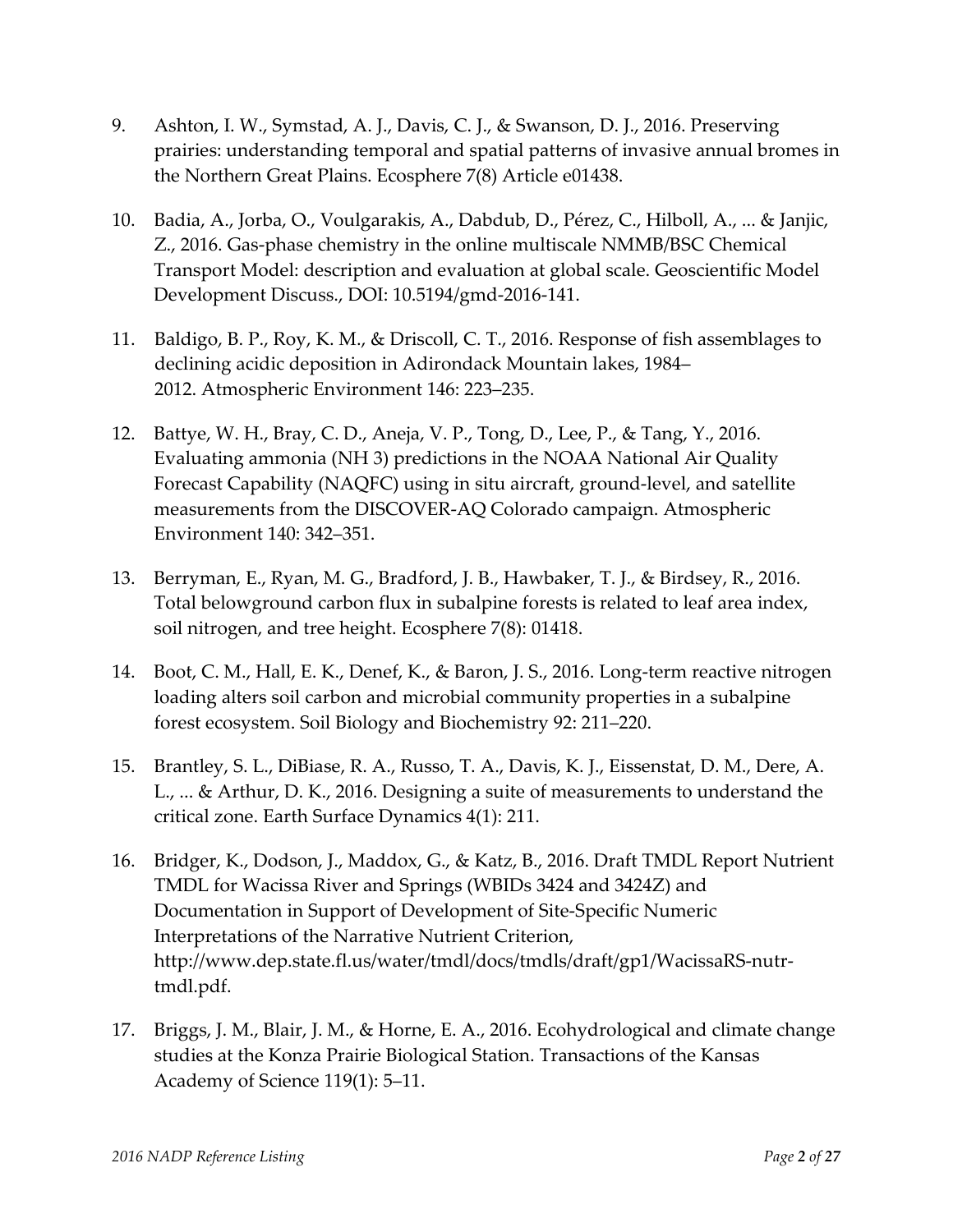- 18. Brooker, A. P., 2016. Soil fertility status in Ohio and Indiana and the association between soil fertility and soybean grain yield in Ohio. Master's Thesis, The Ohio State University.
- 19. Brumbaugh, W. G., Arms, J. W., Linder, G. L., & Melton, V. D., 2016. Development of Ion-exchange Collectors for Monitoring Atmospheric Deposition of Inorganic Pollutants in Alaska Parklands. U.S. Geological Survey Scientific Investigations Report 2016–5096, 43 p., [http://dx.doi.org/10.3133/sir20165096.](http://dx.doi.org/10.3133/sir20165096)
- 20. Burns, D. A., Aherne, J., Gay, D. A., & Lehmann, C. M B., 2016. Preface Paper: Papers from Acid Rain 2015, the 9th International Acid Rain Conference. Atmospheric Environment 146: 1–4.
- 21. Butler, T., Vermeylen, F., Lehmann, C. M., Likens, G. E., & Puchalski, M., 2016. Increasing ammonia concentration trends in large regions of the USA derived from the NADP/AMoN network. Atmospheric Environment 146: 132–140.
- 22. Canham, C. D., & Murphy, L., 2016. The demography of tree species response to climate: sapling and canopy tree growth. Ecosphere 7(10) Article e01474.
- 23. Cappiella, K., Claggett, S., Cline, K., Day, S., Galvin, M., MacDonagh, P., ... & Xiao, Q., 2016. Recommendations of the Expert Panel to Define BMP Effectiveness for Urban Tree Canopy Expansion, http://www.chesapeakebay.net/.
- 24. Caputo, J., Beier, C. M., Fakhraei, H., & Driscoll, C. T., 2016. Impacts of acidification and potential recovery on the expected value of recreational fisheries in Adirondack lakes (USA). Environmental Science & Technology, DOI: 10.1021/acs.est.6b05274.
- 25. Castro, M. S., & Moore, C. W., 2016. Importance of Gaseous Elemental Mercury Fluxes in Western Maryland. Atmosphere 7(9): 110.
- 26. Chapman, S. K., Devine, K. A., Curran, C., Jones, R. O., & Gilliam, F. S. 2016. Impacts of soil nitrogen and carbon additions on forest understory communities with a long nitrogen deposition history. Ecosystems 19(1): 142–154.
- 27. Chaves-Ulloa, R., Taylor, B. W., Broadley, H. J., Cottingham, K. L., Baer, N. A., Weathers, K. C., ... & Chen, C. Y. 2016. Dissolved organic carbon modulates mercury concentrations in insect subsidies from streams to terrestrial consumers. Ecological Applications 26(6): 1771–1784.
- 28. Cheng, I., & Zhang, L. Long-term air concentrations, wet deposition, and scavenging ratios of inorganic ions, HNO3 and SO2 and assessment of aerosol and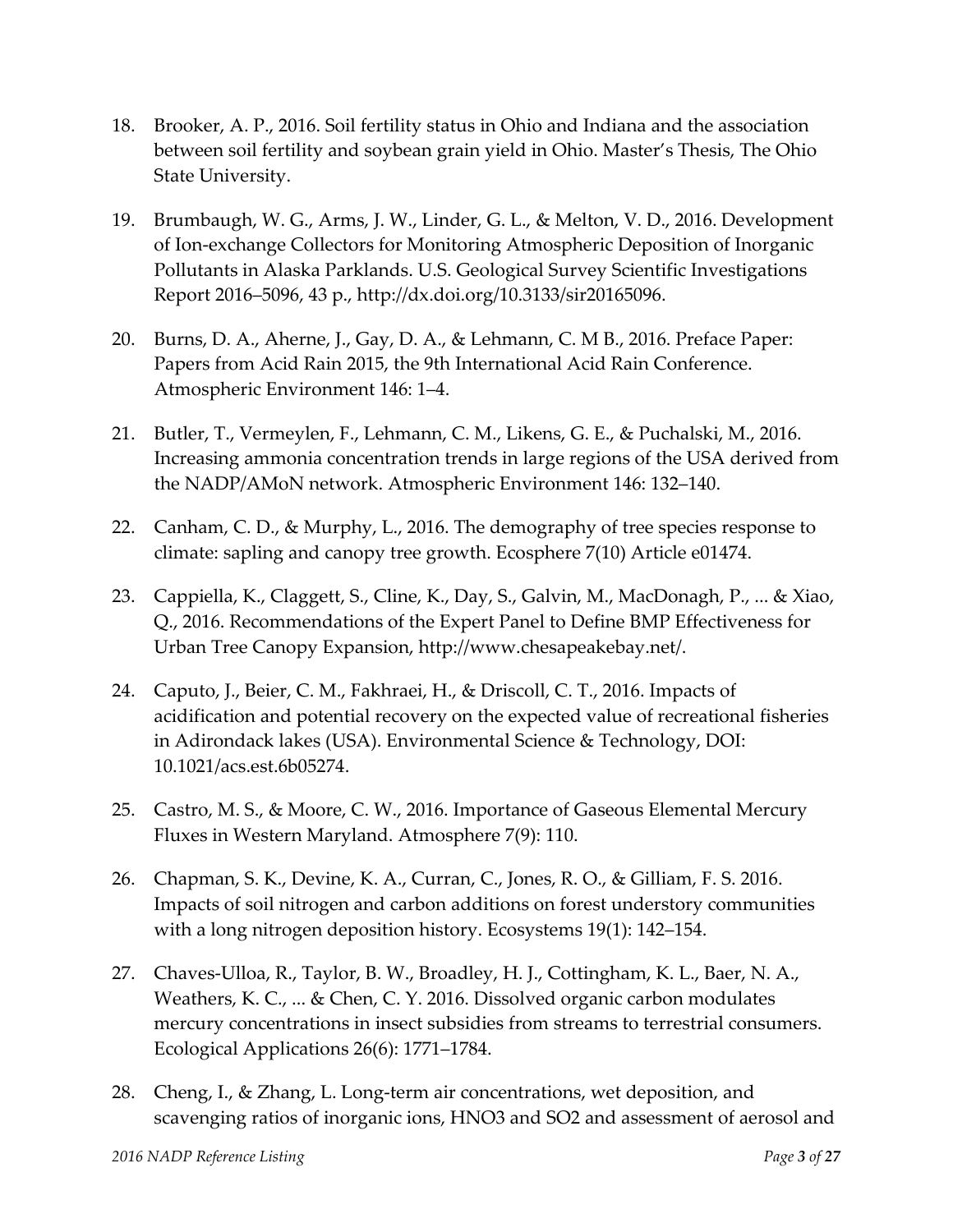precipitation acidity at Canadian rural locations Atmos. Chem. Phys. Discuss., DOI: 10.5194/acp-2016-918.

- 29. Cheng, I., & Zhang, L., 2016. Uncertainty assessment of gaseous oxidized mercury measurements collected by atmospheric mercury network. Environmental Science & Technology, DOI: 10.1021/acs.est.6b04926.
- 30. Clow, D. W., Williams, M. W., & Schuster, P. F., 2016. Increasing aeolian dust deposition to snowpacks in the Rocky Mountains inferred from snowpack, wet deposition, and aerosol chemistry. Atmospheric Environment 146: 183–194.
- 31. Coats, R., Lewis, J., Alvarez, N., & Arneson, P., 2016. Temporal and spatial trends in nutrient and sediment loading to Lake Tahoe, California-Nevada, USA. Journal of the American Water Resources Association (JAWRA) 52(6): 1347–1365, DOI: 10.1111/1752-1688.12461.
- 32. Coble, A. A., Marcarelli, A. M., Kane, E. S., & Huckins, C. J., 2016. Uptake of ammonium and soluble reactive phosphorus in forested streams: influence of dissolved organic matter composition. Biogeochemistry 131: 355–372, DOI: 10.1007/s10533-016-0284-7.
- 33. Coble, A. A., Marcarelli, A. M., Kane, E. S., Toczydlowski, D., & Stottlemyer, R. 2016. Temporal patterns of dissolved organic matter biodegradability are similar across three rivers of varying size. Journal of Geophysical Research: Biogeosciences 121: 1617–1631, DOI: 10.1002/2015JG003218.
- 34. Coburn, S., Dix, B., Edgerton, E., Holmes, C. D., Kinnison, D., Liang, Q., ... & Volkamer, R., 2016. Mercury oxidation from bromine chemistry in the free troposphere over the southeastern US. Atmospheric Chemistry and Physics 16(6): 3743–3760.
- 35. Cohen, M. D., Draxler, R. R., Artz, R. S., Blanchard, P., Gustin, M. S., Han, Y. J., ... & Loughner, C. P., 2016. Modeling the global atmospheric transport and deposition of mercury to the Great Lakes. Elementa 4: 000118, DOI: 10.12952/journal.elementa.000118.
- 36. Colette, A., Aas, W., Banin, L., Braban, C. F., Ferm, M., Gonzalez Ortiz, A., ... & Shatalov, V., 2016. Air pollution trends in the EMEP region between 1990 and 2012. EMEP Co-operative Programme for Monitoring and Evaluation of the Long-range Transmission of Air Pollutants in Europe, https://brage.bibsys.no/xmlui/bitstream/handle/11250/2393346/cccr1- 2016.pdf?sequence=3&isAllowed=y.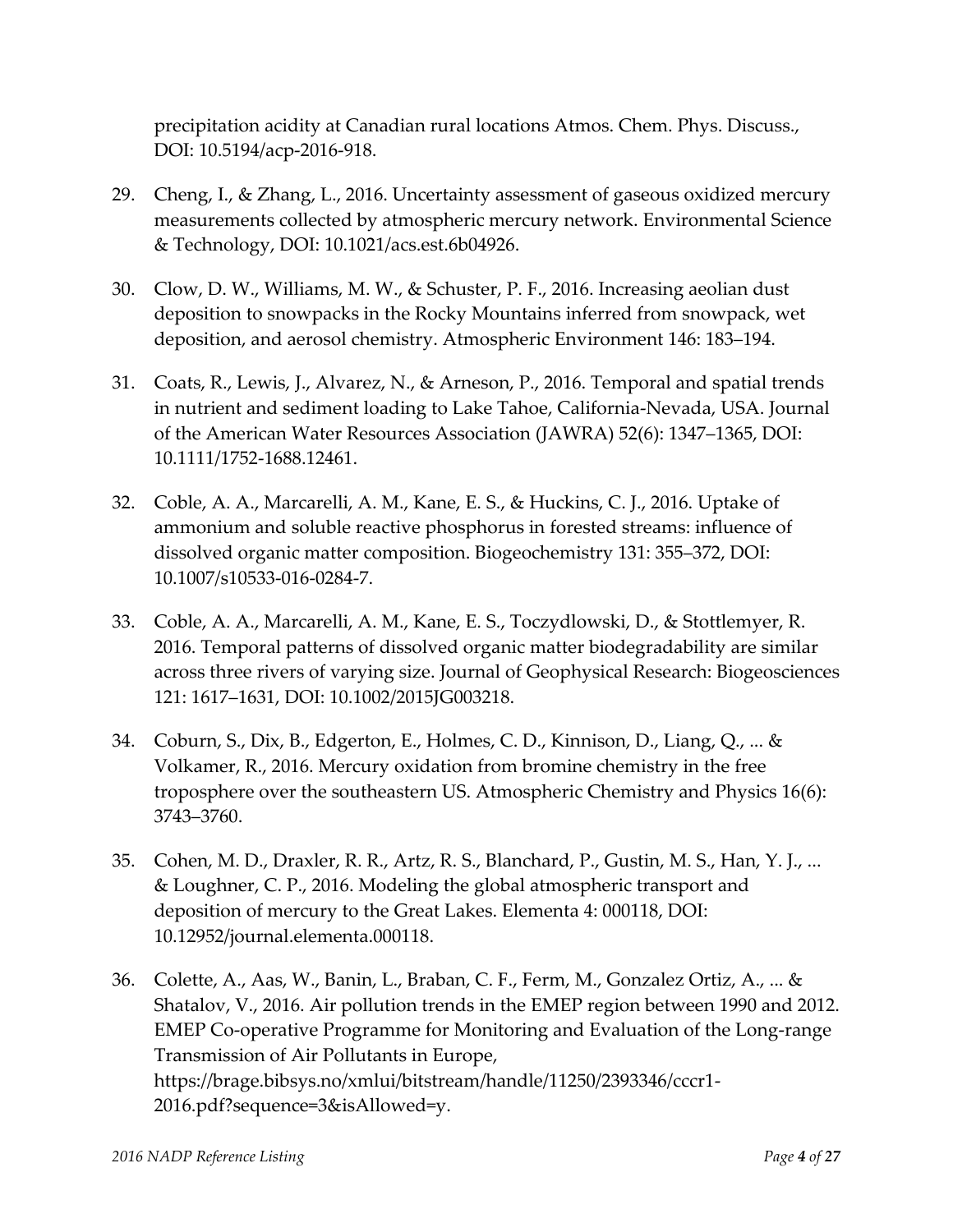- 37. Collins, S. F., Baxter, C. V., Marcarelli, A. M., & Wipfli, M. S., 2016. Effects of experimentally added salmon subsidies on resident fishes via direct and indirect pathways. Ecosphere 7(3):e01248. 10.1002/ecs2.1248.
- 38. Crowley, K. F., Lovett, G. M., Arthur, M. A., & Weathers, K. C., 2016. Long-term effects of pest-induced tree species change on carbon and nitrogen cycling in northeastern US forests: a modeling analysis. Forest Ecology and Management 372: 269–290.
- 39. Crumley, K. M., Teece, M. A., Crandall, J. B., Sauer, A. K., & Driscoll, C. T., 2016. Effects of nitrogen deposition on nitrogen acquisition by Sarracenia purpurea in the Adirondack Mountains, New York, USA. The Journal of the Torrey Botanical Society 143(1): 8–20.
- 40. Cui, S., Shi, Y., Malik, A., Lenzen, M., Gao, B., & Huang, W., 2016. A hybrid method for quantifying China's nitrogen footprint during urbanization from 1990 to 2009. Environment International 97: 137–145.
- 41. Cusack, D. F., Macy, J., & McDowell, W. H., 2016. Nitrogen additions mobilize soil base cations in two tropical forests. Biogeochemistry 128(1-2): 67–88.
- 42. David, M. B., Mitchell, C. A., Gentry, L. E., & Salemme, R. K., 2016. Chloride sources and losses in two tile-drained agricultural watersheds. Journal of Environmental Quality 45(1): 341–348.
- 43. David, M. B., Gentry, L. E., & Mitchell, C. A., 2016. Riverine response of sulfate to declining atmospheric sulfur deposition in agricultural watersheds. Journal of Environmental Quality 45: 1313–1319, DOI: 10.2134/jeq2015.12.0613.
- 44. De, M., & Toor, G. S., 2016. Mass balance of water and nitrogen in the mounded drainfield of a drip-dispersal septic system. Journal of Environmental Quality 45: 1392–1399, DOI: 10.2134/jeq2016.02.0043.
- 45. Denzer, R., Swayne, D. A., & Schimak, G. (Eds.), 2016. Environmental Software Systems: IFIP TC5 WG5. 11 International Symposium on Environmental Software Systems (ISESS'97): 28 April–2 May 1997, British Columbia, Canada. Springer.
- 46. DeWalle, D. R., Boyer, E. W., & Buda, A. R., 2016. Exploring lag times between monthly atmospheric deposition and stream chemistry in Appalachian forests using cross-correlation. Atmospheric Environment 146: 206–214.
- 47. Domagalski, J., Majewski, M. S., Alpers, C. N., Eckley, C. S., Eagles-Smith, C. A., Schenk, L., & Wherry, S., 2016. Comparison of mercury mass loading in streams to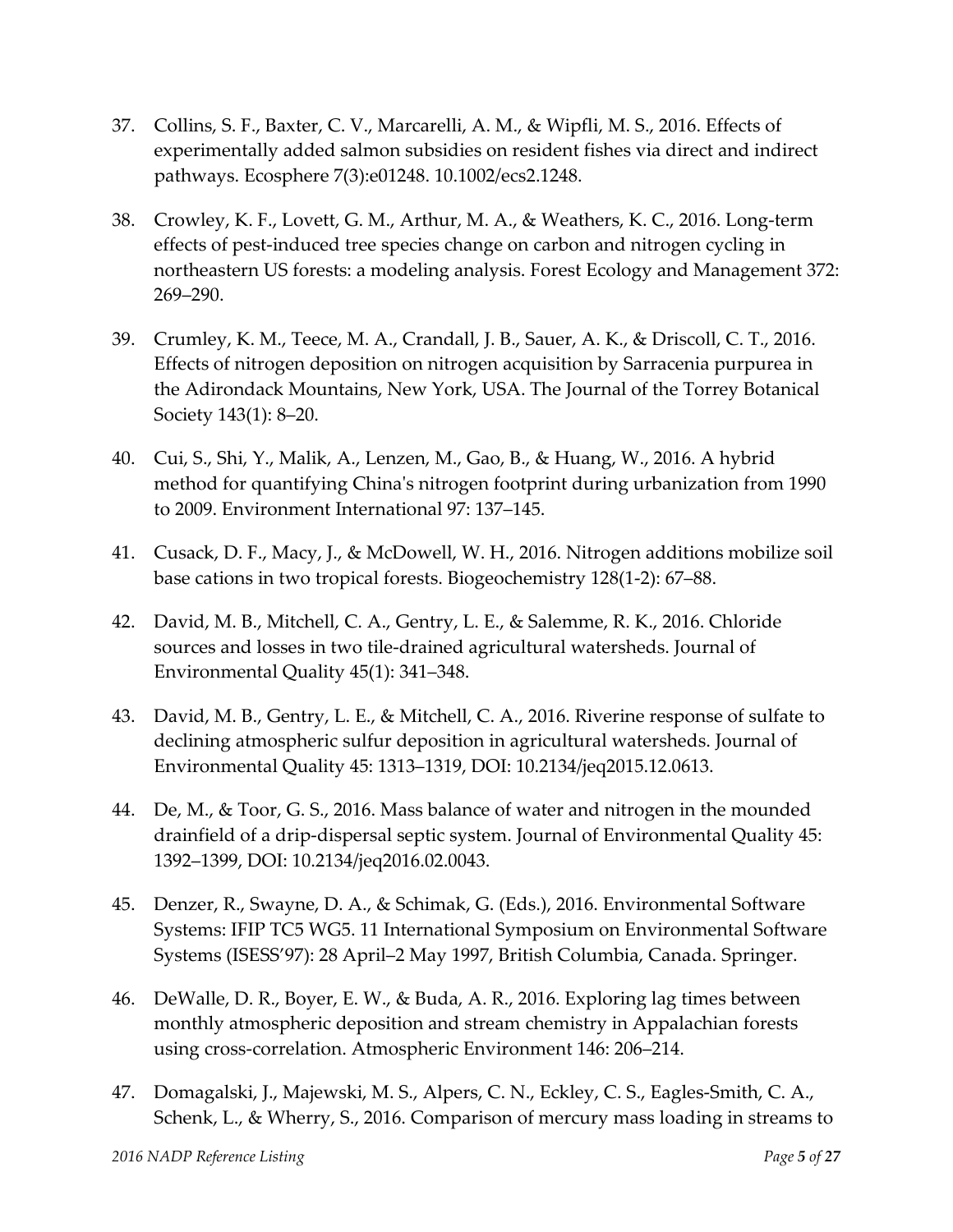atmospheric deposition in watersheds of Western North America: evidence for non-atmospheric mercury sources. Science of the Total Environment 568: 638–650.

- 48. Drevnick, P. E., Cooke, C. A., Barraza, D., Blais, J. M., Coale, K. H., Cumming, B. F., ... & Engstrom, D. R., 2016. Spatiotemporal patterns of mercury accumulation in lake sediments of western North America. Science of the Total Environment 568: 1157–1170.
- 49. Driscoll, C. T., Driscoll, K. M., Fakhraei, H., & Civerolo, K., 2016. Long-term temporal trends and spatial patterns in the acid-base chemistry of lakes in the Adirondack region of New York in response to decreases in acidic deposition. Atmospheric Environment 146: 5–14.
- 50. Drohan, P., & Ireland, A., 2016. Provisional, forested ecological sites in the northern Appalachians and their state-and-transition models. Rangelands 38(6): 350–356, DOI: 10.1016/j.rala.2016.10.005.
- 51. Du, E., 2016. Rise and fall of nitrogen deposition in the United States. Proceedings of the National Academy of Sciences 113(26): E3594–E3595.
- 52. Eagles-Smith, C. A., Ackerman, J. T., Willacker, J. J., Tate, M. T., Lutz, M. A., Fleck, J. A., ... & Davis, J. A., 2016. Spatial and temporal patterns of mercury concentrations in freshwater fish across the western United States and Canada. Science of The Total Environment 568: 1171–1184.
- 53. Eagles-Smith, C. A., Herring, G., Johnson, B., & Graw, R., 2016. Conifer density within lake catchments predicts fish mercury concentrations in remote subalpine lakes. Environmental Pollution 212: 279–289.
- 54. Eagles-Smith, C. A., Nelson, S. J., Willacker Jr., J. J., Pritz, C. M. F., & Krabbenhoft, D. P., 2016. Dragonfly Mercury Project—A Citizen Science Driven Approach to Linking Surface-Water Chemistry and Landscape Characteristics to Biosentinels on a National Scale (No. 2016-3005). US Geological Survey, ISSN 2327-6932 (online), http://dx.doi.org/10.3133/fs20163005.
- 55. Eagles-Smith, C. A., Wiener, J. G., Eckley, C. S., Willacker, J. J., Evers, D. C., Marvin-DiPasquale, M., ... & Jackson, A. K., 2016. Mercury in western North America: a synthesis of environmental contamination, fluxes, bioaccumulation, and risk to fish and wildlife. Science of the Total Environment 568: 1213–1226.
- 56. Eckley, C. S., Tate, M. T., Lin, C. J., Gustin, M., Dent, S., Eagles-Smith, C., ... & Edwards, G. C., 2016. Surface-air mercury fluxes across Western North America: a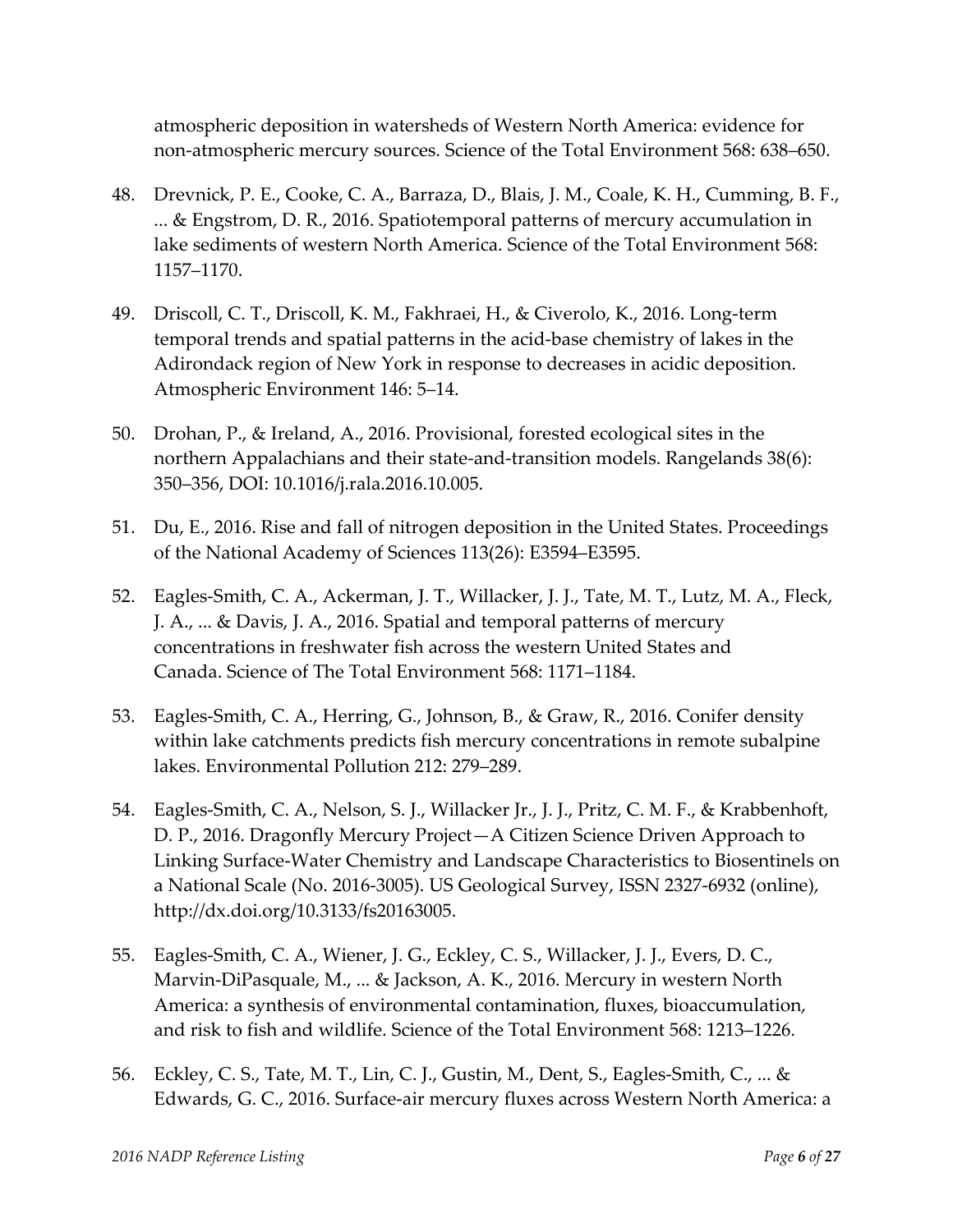synthesis of spatial trends and controlling variables. Science of the Total Environment 568: 651–665.

- 57. Edwards, A. E., Johnson, E., Coor, J. L., Jagoe, C. H., Sachi-Kocher, A., & Kenney, W. F., 2016. Historical record of atmospheric deposition of metals and d15N in an ombrotrophic karst sinkhole fen, South Carolina, USA. Journal of Cave and Karst Studies 78(2) 85–93, DOI: 10.4311/2014ES0109.
- 58. Elkin, K. R., Veith, T. L., Lu, H., Goslee, S. C., Buda, A. R., Collick, A. S., ... & Bryant, R. B., 2016. Declining atmospheric sulfate deposition in an agricultural watershed in central Pennsylvania, USA. Agricultural & Environmental Letters 1:160039, DOI: 10.2134/ael2016.09.0039.
- 59. Engel, B. J., Schaberg, P. G., Hawley, G. J., Rayback, S. A., Pontius, J., Kosiba, A. M., & Miller, E. K., 2016. Assessing relationships between red spruce radial growth and pollution critical load exceedance values. Forest Ecology and Management 359: 83–91.
- 60. Enrico, M., Roux, G. L., Marusczak, N., Heimbürger, L. E., Claustres, A., Fu, X., ... & Sonke, J. E., 2016. Atmospheric mercury transfer to peat bogs dominated by gaseous elemental mercury dry deposition. Environmental Science & Technology 50(5): 2405–2412.
- 61. Fakhraei, H., 2016. Modeling the effects of acid deposition and natural organic acids on surface waters. Doctoral Dissertation, Syracuse University, http://surface.syr.edu/etd/432/.
- 62. Fakhraei, H., Driscoll, C. T., Renfro, J. R., Kulp, M. A., Blett, T. F., Brewer, P. F., & Schwartz, J. S., 2016. Critical loads and exceedances for nitrogen and sulfur atmospheric deposition in Great Smoky Mountains National Park, United States. Ecosphere 7(10) Article e01466.
- 63. Fatemi, F. R., Fernandez, I. J., Simon, K. S., & Dail, D. B., 2016. Nitrogen and phosphorus regulation of soil enzyme activities in acid forest soils. Soil Biology and Biochemistry 98: 171–179.
- 64. Fegel, T. S., 2016. Between a rock and a hard place: the chemistry, biology, and lability of glacial meltwaters in the American West. Master's Thesis, Colorado State University.
- 65. Fegel, T. S., Baron, J. S., Fountain, A. G., Johnson, G. F., & Hall, E. K., 2016. The differing biogeochemical and microbial signatures of glaciers and rock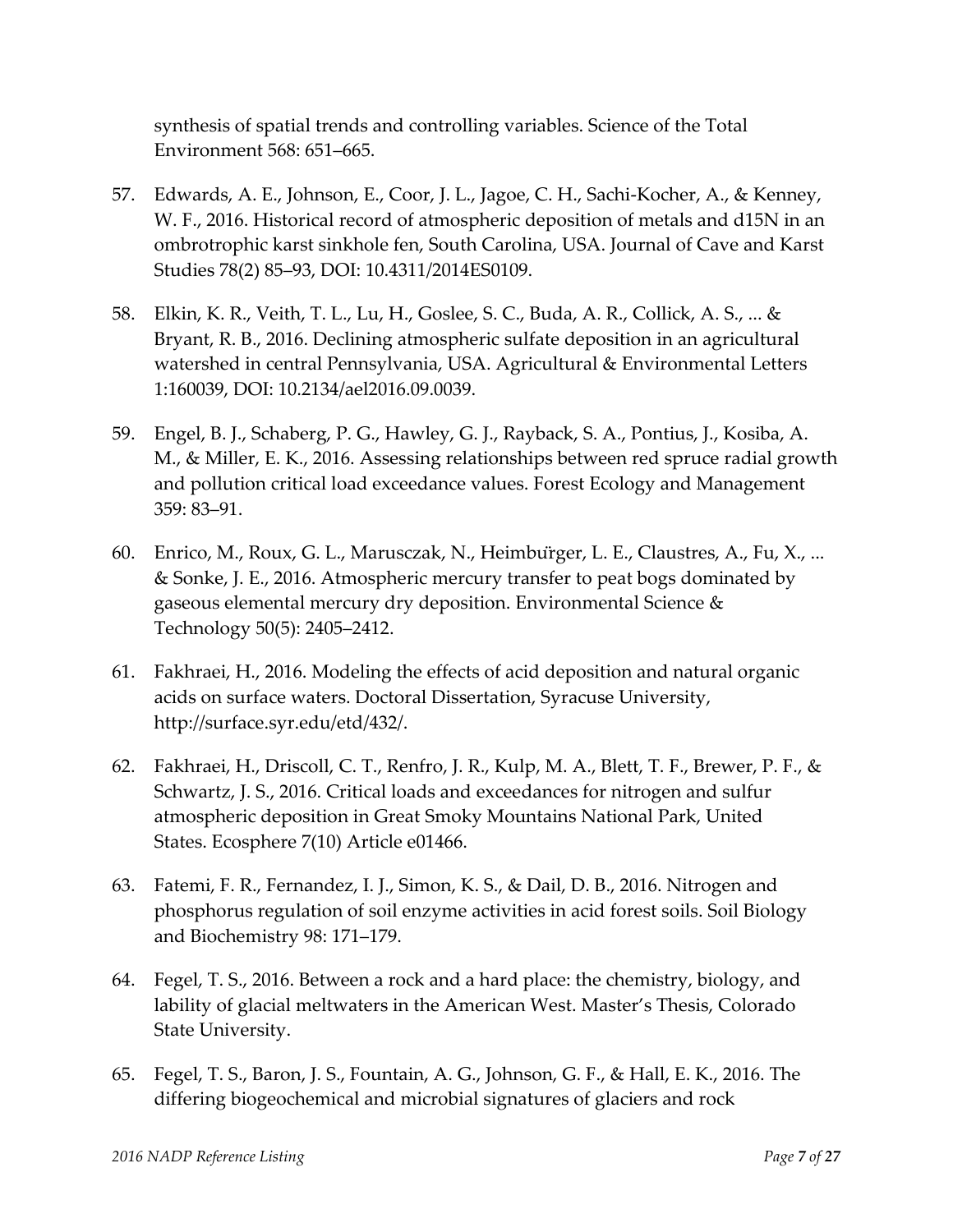glaciers. Journal of Geophysical Research: Biogeosciences 121: 919–932, DOI: 10.1002/2015JG003236.

- 66. Felix, J. D., Avery, G. B., Mead, R. N., Kieber, R. J., & Willey, J. D., 2016. Nitrogen content and isotopic composition of Spanish moss (Tillandsia usneoides L.): reactive nitrogen variations and source implications across an urban coastal air shed. Environmental Processes 3(4): 711–722.
- 67. Felix, J. D., Elliott, E. M., & Gay, D. A., 2017. Spatial and temporal patterns of nitrogen isotopic composition of ammonia at U.S. ammonia monitoring network sites. Atmospheric Environment 150: 434–442.
- 68. Freedman, Z. B., Upchurch, R. A., & Zak, D. R., 2016. Microbial potential for ecosystem N loss is increased by experimental N deposition. PloS one 11(10): e0164531, DOI: 10.1371/journal.pone.0164531.
- 69. Fu, X., Marusczak, N., Wang, X., Gheusi, F., & Sonke, J. E., 2016. The isotopic composition of gaseous elemental mercury in the free troposphere of the Pic du Midi Observatory, France. Environmental Science & Technology 50: 5641−5650, DOI: 10.1021/acs.est.6b00033.
- 70. Fu, X., Yang, X., Lang, X., Zhou, J., Zhang, H., Yu, B., ... & Feng, X., 2016. Atmospheric wet and litterfall mercury deposition at urban and rural sites in China. Atmospheric Chemistry and Physics 16(18): 11547–11562.
- 71. Ganzlin, P. W., Gundale, M. J., Becknell, R. E., & Cleveland, C. C., 2016. Forest restoration treatments have subtle long-term effects on soil C and N cycling in mixed conifer forests. Ecological Applications 26(5): 1503–1516.
- 72. Gerson, J. R., & Driscoll, C. T., 2016. Is mercury in a remote forested watershed of the Adirondack Mountains responding to recent decreases in emissions? Environmental Science & Technology 50(20): 10943–10950.
- 73. Gerson, J. R., Driscoll, C. T., & Roy, K. M., 2016. Patterns of nutrient dynamics in Adirondack lakes recovering from acid deposition. Ecological Applications 26(6): 1758–1770.
- 74. Gheorghe, A. V., & Yuchnovicz, D. E., 2016. The space infrastructure vulnerability cadastre: orbital debris critical loads. International Journal of Disaster Risk Science 6(4): 359–371.
- 75. Gustin, M. S., Evers, D. C., Bank, M. S., Hammerschmidt, C. R., Pierce, A., Basu, N., ... & Horvat, M., 2016. Importance of integration and implementation of emerging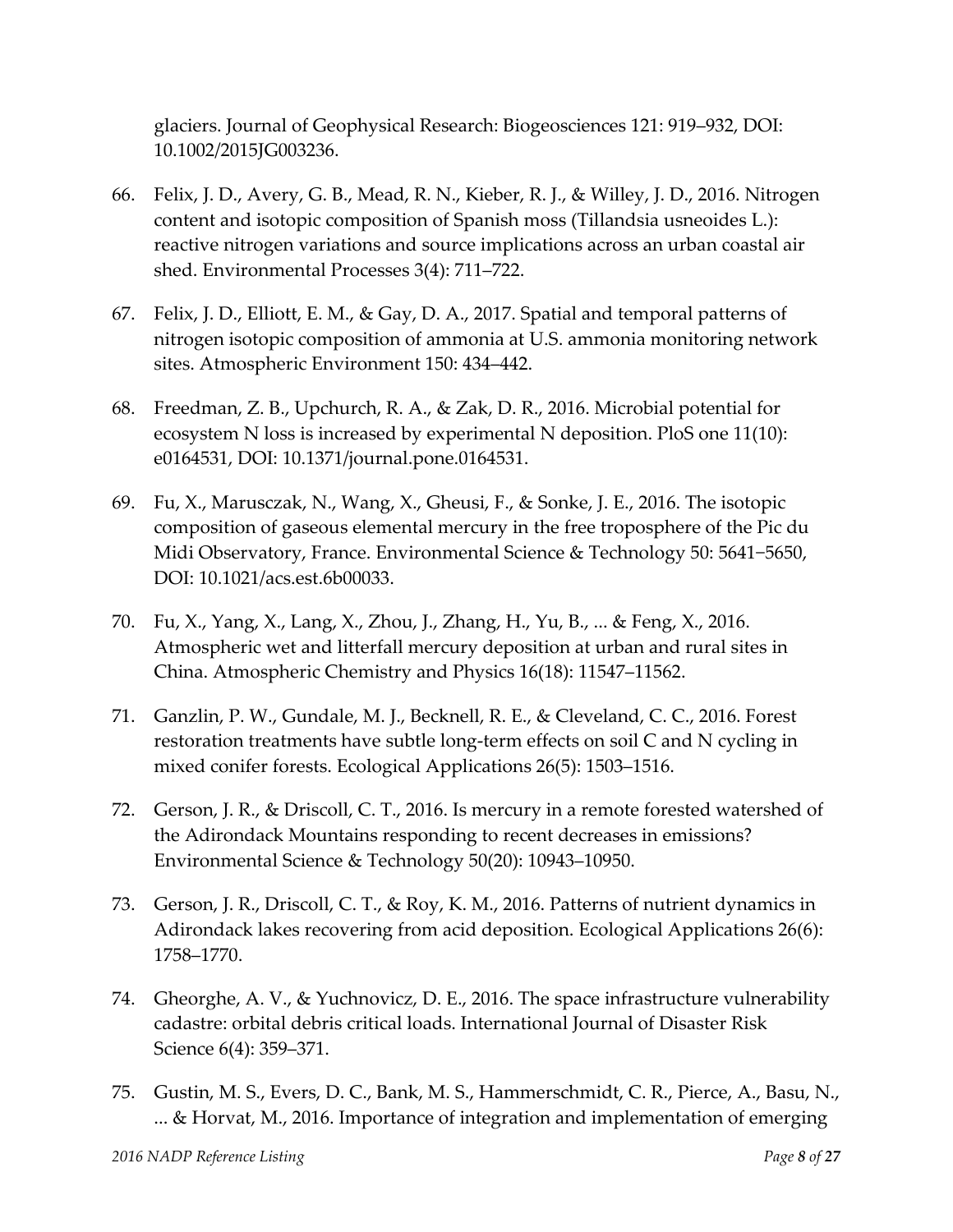and future mercury research into the Minamata Convention. Environmental Science & Technology 50(6): 2767–2770.

- 76. Gustin, M., Sexauer, P. A. M., Huang, J., Miller, M. B., Holmes, H. A., & Loria-Salazar, S. M., 2016. Evidence for different reactive Hg sources and chemical compounds at adjacent valley and high elevation locations. Environmental Science & Technology 50(22): 12225–12231.
- 77. Gu, B., & Niemeyer, N., 2016. Non-ECP Annual Permit Compliance Monitoring Report for Mercury in Downstream Receiving Waters of the Everglades Protection Area. Appendix 3-2, Attachment G in 2016 South Florida Environmental Report Vol III. South Florida Water Management District, West Palm Beach, FL, [http://apps.sfwmd.gov/sfwmd/SFER/2016\\_sfer\\_final/v3/appendices/v3\\_app3-](https://urldefense.proofpoint.com/v2/url?u=http-3A__apps.sfwmd.gov_sfwmd_SFER_2016-5Fsfer-5Ffinal_v3_appendices_v3-5Fapp3-2D2.pdf&d=DQMFAg&c=8hUWFZcy2Z-Za5rBPlktOQ&r=KPwLQAYRdkPLsrFH5W1UNYX37lRoNPyk4-F46hpB_ao&m=glCLKwz1KOrZPuy7sLKtnvQ5v-mf_QI7QxWqRssHmr8&s=a9Wtq2Bu7svlbO5DF6IWPi4DKa5Oas3NHljcJ3fijl4&e=) [2.pdf.](https://urldefense.proofpoint.com/v2/url?u=http-3A__apps.sfwmd.gov_sfwmd_SFER_2016-5Fsfer-5Ffinal_v3_appendices_v3-5Fapp3-2D2.pdf&d=DQMFAg&c=8hUWFZcy2Z-Za5rBPlktOQ&r=KPwLQAYRdkPLsrFH5W1UNYX37lRoNPyk4-F46hpB_ao&m=glCLKwz1KOrZPuy7sLKtnvQ5v-mf_QI7QxWqRssHmr8&s=a9Wtq2Bu7svlbO5DF6IWPi4DKa5Oas3NHljcJ3fijl4&e=)
- 78. Gu, B. & Niemeyer, N., 2015. Non-ECP Annual Permit Compliance Monitoring Report for Mercury in Downstream Receiving Waters of the Everglades Protection Area. Appendix 3-2, Attachment G in 2015 South Florida Environmental Report Vol III. South Florida Water Management District, West Palm Beach, FL, [http://my.sfwmd.gov/portal/page/portal/pg\\_grp\\_sfwmd\\_sfer/portlet\\_prevreport/2](https://urldefense.proofpoint.com/v2/url?u=http-3A__my.sfwmd.gov_portal_page_portal_pg-5Fgrp-5Fsfwmd-5Fsfer_portlet-5Fprevreport_2014-5Fsfer_v3_appendices_v3-5Fapp3-2D2.pdf&d=DQMFAg&c=8hUWFZcy2Z-Za5rBPlktOQ&r=KPwLQAYRdkPLsrFH5W1UNYX37lRoNPyk4-F46hpB_ao&m=glCLKwz1KOrZPuy7sLKtnvQ5v-mf_QI7QxWqRssHmr8&s=SIb9F5J6PWEwJdBws7U3y6R6n25oJ-CIzpJZpZnucc4&e=) [014\\_sfer/v3/appendices/v3\\_app3-2.pdf.](https://urldefense.proofpoint.com/v2/url?u=http-3A__my.sfwmd.gov_portal_page_portal_pg-5Fgrp-5Fsfwmd-5Fsfer_portlet-5Fprevreport_2014-5Fsfer_v3_appendices_v3-5Fapp3-2D2.pdf&d=DQMFAg&c=8hUWFZcy2Z-Za5rBPlktOQ&r=KPwLQAYRdkPLsrFH5W1UNYX37lRoNPyk4-F46hpB_ao&m=glCLKwz1KOrZPuy7sLKtnvQ5v-mf_QI7QxWqRssHmr8&s=SIb9F5J6PWEwJdBws7U3y6R6n25oJ-CIzpJZpZnucc4&e=)
- 79. Hagedorn, B., El-Kadi, A. I., & Whittier, R. B., 2016. Controls on the δ 13 C DIC and alkalinity budget of a flashy subtropical stream (Manoa River, Hawaii). Applied Geochemistry 73: 49–58.
- 80. Hall, S. J., Ogata, E. M., Weintraub, S. R., Baker, M. A., Ehleringer, J. R., Czimczik, C. I., & Bowling, D. R., 2016. Convergence in nitrogen deposition and cryptic isotopic variation across urban and agricultural valleys in northern Utah. Journal of Geophysical Research: Biogeosciences 121(9): 2340–2355.
- 81. Hanson, A., Johnson, R., Wigand, C., Oczkowski, A., Davey, E., & Markham, E., 2016. Responses of Spartina alterniflora to multiple stressors: changing precipitation patterns, accelerated sea level rise, and nutrient enrichment. Estuaries and Coasts 39:1376–1385, DOI: 10.1007/s12237-016-0090-4.
- 82. Hidy, G. M., & Blanchard, C. L., 2016. The changing face of lower tropospheric sulfur oxides in the United States. Elementa: Science of the Anthropocene 4(1): 000138, DOI: 10.12952/journal.elementa.000138.
- 83. Hill, R. A., Weber, M. H., Leibowitz, S. G., Olsen, A. R., & Thornbrugh, D. J., 2016. The Stream-Catchment (StreamCat) Dataset: a database of watershed metrics for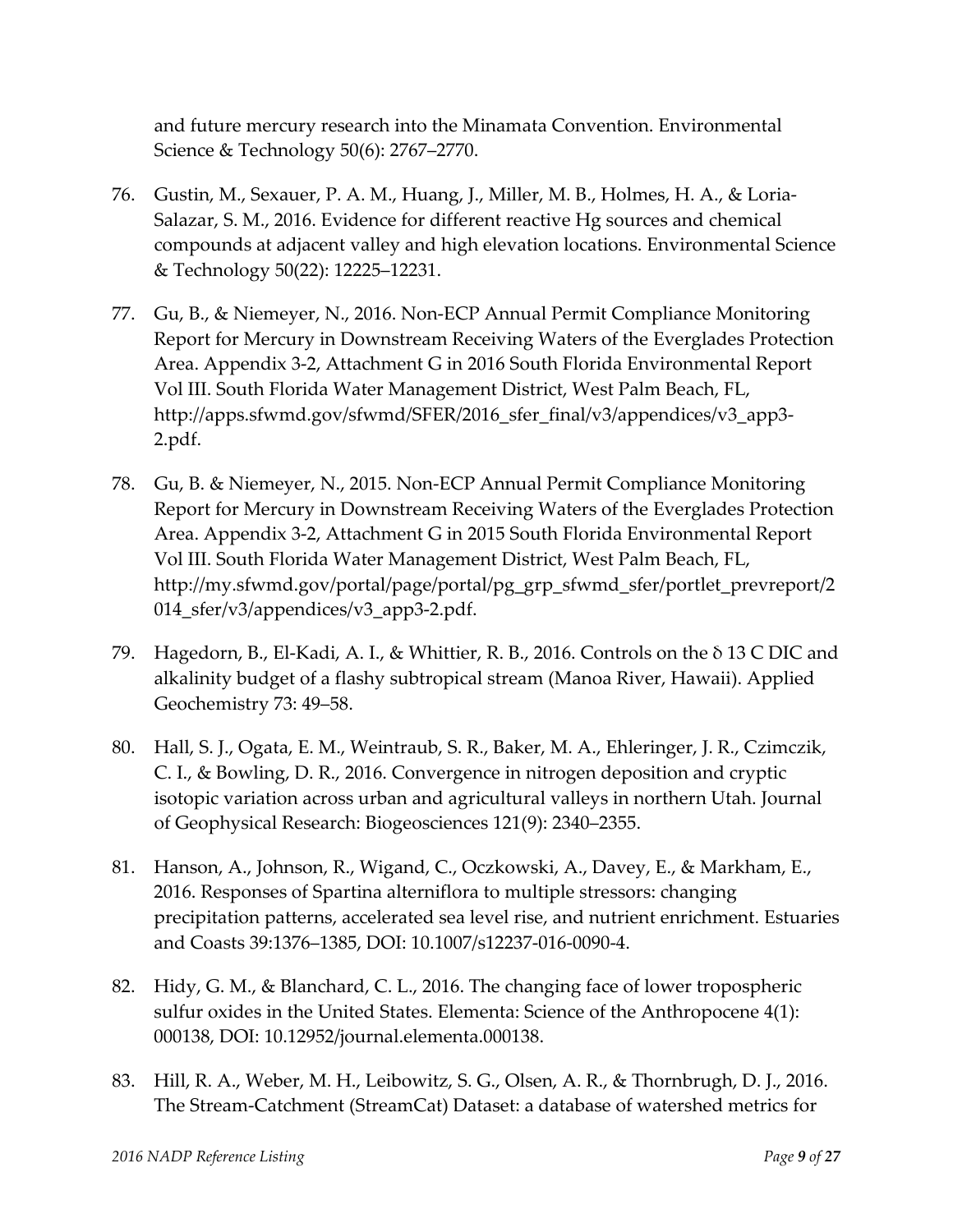the conterminous United States. JAWRA Journal of the American Water Resources Association 52(1): 120–128.

- 84. Hinckley, E. L. S., Anderson, S. P., Baron, J. S., Blanken, P. D., Bonan, G. B., Bowman, W. D., Elmendorf, S., Fierer, N., Fox, A., Goodman, K., & Jones, K. D., 2016. Optimizing available network resources to address questions in environmental biogeochemistry. BioScience 66(4) 317–326.
- 85. Hinckley, E. L. S., Bonan, G. B., Bowen, G. J., Colman, B. P., Duffy, P. A., Goodale, C. L., ... & Paul, E. A., 2016. The soil and plant biogeochemistry sampling design for the National Ecological Observatory Network. Ecosphere 7(3) Article e01234.
- 86. Hobbs, W. O., Lafrancois, B. M., Stottlemyer, R., Toczydlowski, D., Engstrom, D. R., Edlund, M. B., ... & Saros, J. E., 2016. Nitrogen deposition to lakes in national parks of the western Great Lakes region: isotopic signatures, watershed retention, and algal shifts. Global Biogeochemical Cycles 30(3): 514–533.
- 87. Holmes, C. D., Krishnamurthy, N. P., Caffrey, J. M., Landing, W. M., Edgerton, E. S., Knapp, K. R., & Nair, U. S., 2016. Thunderstorms increase mercury wet deposition. Environmental Science & Technology 50(17): 9343–9350.
- 88. Huang, S., Bartlett, P., & Arain, M. A., 2016. Assessing nitrogen controls on carbon, water and energy exchanges in major plant functional types across North America using a carbon and nitrogen coupled ecosystem model. Ecological Modelling 323: 12–27.
- 89. Huang, M., Deng, S., Dong, H., Dai, W., Pang, J., & Wang, X., 2016. Impacts of atmospheric mercury deposition on human multimedia exposure: projection from observations in the Pearl River Delta region, South China. Environmental Science & Technology 50(19): 10625–10634.
- 90. Hunt, N. D., Gower, S. T., Nadelhoffer, K., Lajtha, K., Townsend, K., & Brye, K. R., 2016. Validation of an agroecosystem process model (AGRO-BGC) on annual and perennial bioenergy feedstocks. Ecological Modelling 321: 23–34.
- 91. Hynicka, J. D., Pett-Ridge, J. C., & Perakis, S. S., 2016. Nitrogen enrichment regulates calcium sources in forests. Global Change Biology 22: 4067–4079, DOI: 10.1111/gcb.13335.
- 92. Iavorivska, L., Boyer, E. W., & DeWalle, D. R., 2016. Atmospheric deposition of organic carbon in precipitation. Atmospheric Environment [146:](http://www.sciencedirect.com/science/journal/13522310/146/supp/C) 153–163.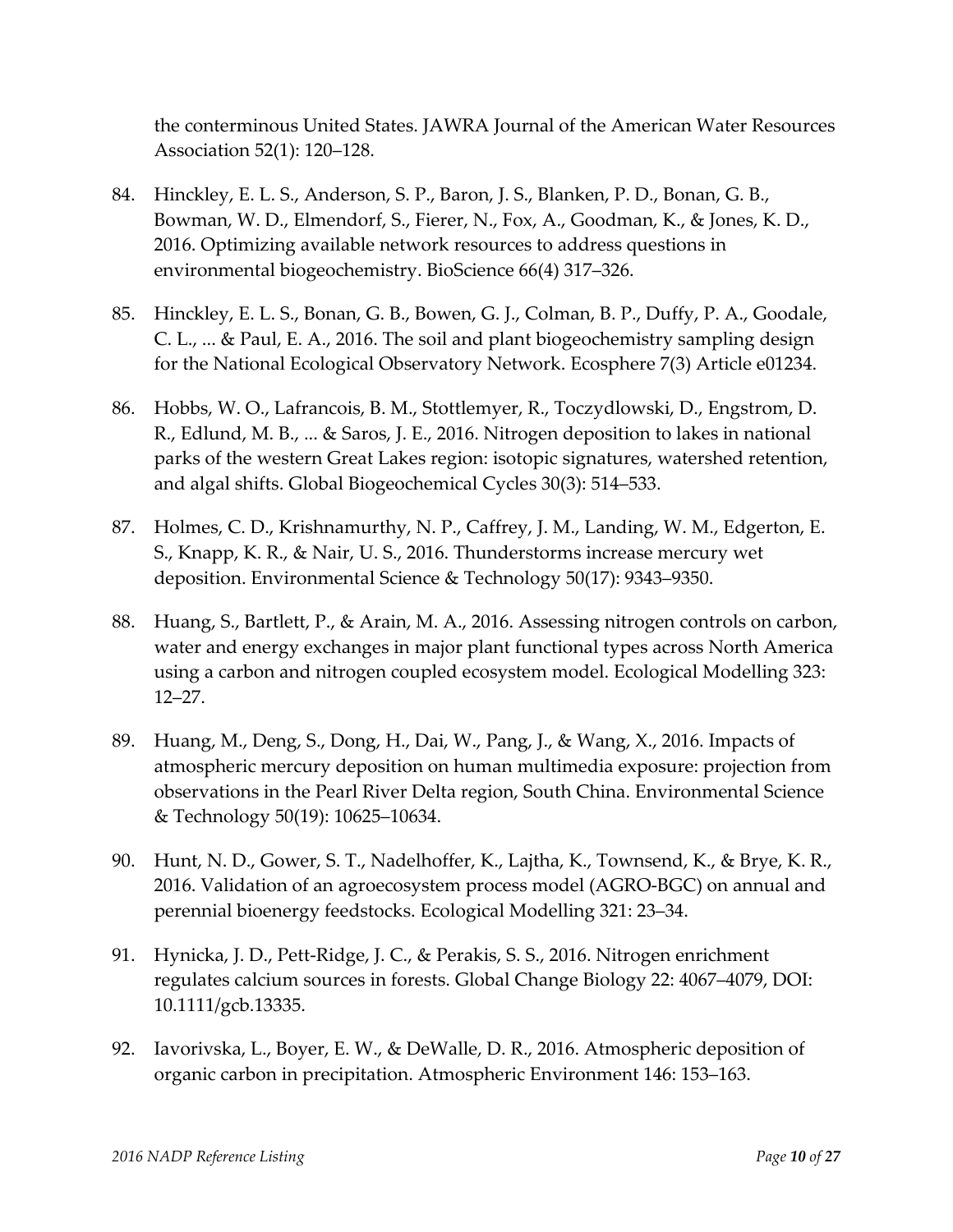- 93. Iavorivska, L., Boyer, E. W., Miller, M. P., Brown, M. G., Vasilopoulos, T., Fuentes, J. D., & Duffy, C. J., 2016. Atmospheric inputs of organic matter to a forested watershed: variations from storm to storm over the seasons. Atmospheric Environment 147: 284–295.
- 94. Ingersoll, G. P., Miller, D. C., Morris, K. H., McMurray, J. A., Port, G., & Caruso, B. S., 2016. Changing regional emissions of airborne pollutants reflected in the chemistry of snowpacks and wetfall in the Rocky Mountain region, USA, 1993– 2012. Water, Air, & Soil Pollution 227(3): 1–18.
- 95. Inserillo, A., Green, M., Shanley, J. B., & Boyer, J., 2016. Comparing catchment hydrologic response to a regional storm using specific conductivity sensors. Hydrological Processes, DOI: 10.1002/hyp.11091.
- 96. Jennings, K. A., Guerrieri, R., Vadeboncoeur, M. A., & Asbjornsen, H., 2016. Response of Quercus velutina growth and water use efficiency to climate variability and nitrogen fertilization in a temperate deciduous forest in the northeastern USA. Tree Physiology 36(4): 428–443.
- 97. Jeznach, L. C., Jones, C., Matthews, T., Tobiason, J. E., & Ahlfeld, D. P., 2016. A framework for modeling contaminant impacts on reservoir water quality. Journal of Hydrology 537: 322–333.
- 98. Jia, Y., Yu, G., Gao, Y., He, N., Wang, Q., Jiao, C., & Zuo, Y., 2016. Global inorganic nitrogen dry deposition inferred from ground-and space-based measurements. Scientific Reports 6: 19810, DOI: 10.1038/srep19810.
- 99. Johnson, D. K., 2016. Field indicators for the prediction of Appalachian soil and bedrock geochemistry. Doctoral dissertation, Virginia Polytechnic Institute and State University.
- 100. Julian, P., Gu, B., Redfield, G., Weaver, K., 2016. Chapter 3B: Mercury and Sulfur Environmental Assessment for the Everglades, in 2016 South Florida Environmental Report—Volume I, South Florida Water Management District, West Palm Beach.
- 101. Kalinin, A., Covino, T., & McGlynn, B., 2016. The influence of an in-network lake on the timing, form, and magnitude of downstream dissolved organic carbon and nutrient flux. Water Resources Research 52: 8668–8684, DOI: 10.1002/2016WR019378.
- 102. Kang, P. G., Mitchell, M. J., McHale, P. J., Driscoll, C. T., McHale, M. R., Inamdar, S., & Park, J. H., 2016. Importance of within-lake processes in affecting the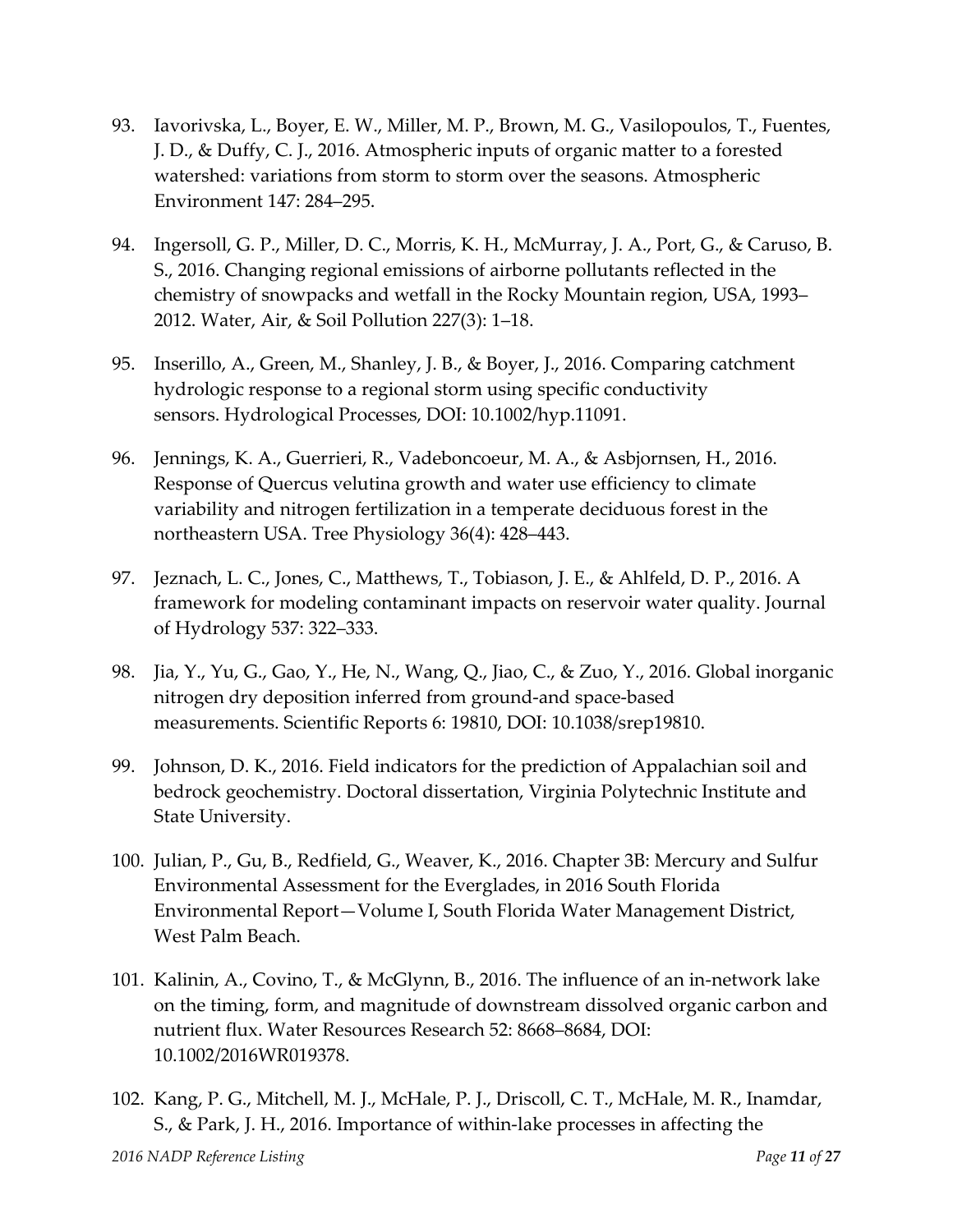dynamics of dissolved organic carbon and dissolved organic and inorganic nitrogen in an Adirondack forested lake/watershed. Biogeosciences 13: 2787–2801, www.biogeosciences.net/13/2787/2016/.

- 103. Karthik, R., Paneerselvam, A., Ganguly, D., Hariharan, G., Srinivasalu, S., Purvaja, R., & Ramesh, R., 2016. Temporal variability of atmospheric total gaseous mercury and its correlation with meteorological parameters at a high-altitude station of the South India. Atmospheric Pollution Research, http://dx.doi.org/10.1016/j.apr.2016.08.010.
- 104. Kaste, J. M., Lauer, N. E., Spaetzel, A. B., & Goydan, C., 2016. Cosmogenic 22 Na as a steady-state tracer of solute transport and water age in first-order catchments. Earth and Planetary Science Letters 456: 78–86.
- 105. Katz, B. S., Stotler, R. L., Hirmas, D., Ludvigson, G., Smith, J. J., & Whittemore, D. O., 2016. Geochemical recharge estimation and the effects of a declining water table. Vadose Zone Journal 15(10), DOI: 10.2136/vzj2016.04.0031.
- 106. Kelly, A. E., & Goulden, M. L., 2016. A montane Mediterranean climate supports year-round photosynthesis and high forest biomass. Tree Physiology 36(4): 459– 468, DOI: 10.1093/treephys/tpv131.
- 107. Kenkel, J. A., Sisk, T. D., Hultine, K. R., Sesnie, S. E., Bowker, M. A., & Johnson, N. C., 2016. Indicators of vehicular emission inputs into semi-arid roadside ecosystems. Journal of Arid Environments 134: 150–159.
- 108. Kennedy, C. D., Kleinman, P. J., & DeMoranville, C. J., 2016. Spatial scale and field management affect patterns of phosphorus loss in cranberry floodwaters. Journal of Environmental Quality 45(1): 285–293.
- 109. Kerfoot, W. C., Urban, N. R., McDonald, C. P., Rossmann, R., & Zhang, H., 2016. Legacy mercury releases during copper mining near Lake Superior. Journal of Great Lakes Research 42(1): 50–61.
- 110. Keyel, E. R., 2016. Mercury accumulation in raptors. Master's Thesis, University of Minnesota.
- 111. Kline, K. M., Eshleman, K. N., Garlitz, J. E., & U'Ren, S. H., 2016. Long-term response of surface water acid neutralizing capacity in a central Appalachian (USA) river basin to declining acid deposition. Atmospheric Environment 146: 195–205.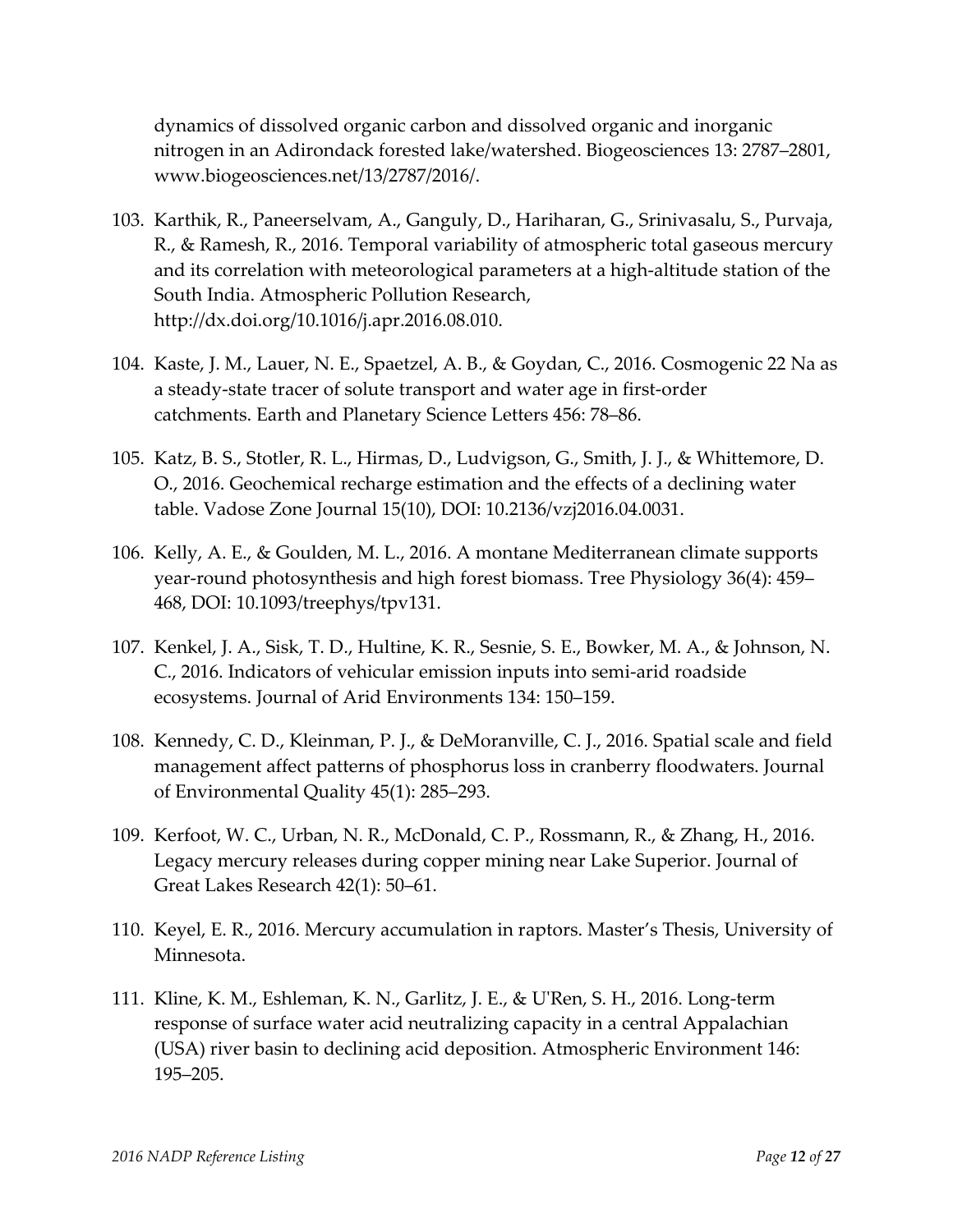- 112. Knoepp, J. D., Vose, J. M., Jackson, W. A., Elliott, K. J., & Zarnoch, S., 2016. High elevation watersheds in the southern Appalachians: Indicators of sensitivity to acidic deposition and the potential for restoration through liming. Forest Ecology and Management 377: 101–117.
- 113. Kolbe, S. E., Miller, A. I., Townsend-Small, A., Cameron, G. N., & Culley, T. M., 2016. Impact of land-use history and forest trees on soil organic carbon and nitrogen stocks. Soil Science Society of America Journal 80(4): 1089–1097.
- 114. Kovalenko, K. E., Reavie, E. D., Allan, J. D., Cai, M., Smith, S. D., & Johnson, L. B., 2016. Pelagic phytoplankton community change-points across nutrient gradients and in response to invasive mussels. Freshwater Biology, DOI: 10.1111/fwb.12873.
- 115. LaBarre, W. J., Ownby, D. R., Lev, S. M., Rader, K. J., & Casey, R. E., 2016. Attenuation of copper in runoff from copper roofing materials by two stormwater control measures. Water Research 88: 207–215.
- 116. Laflower, D. M., Hurteau, M. D., Koch, G. W., North, M. P., & Hungate, B. A., 2016. Climate-driven changes in forest succession and the influence of management on forest carbon dynamics in the Puget Lowlands of Washington State, USA. Forest Ecology and Management 362: 194–204.
- 117. Lawrence, G. B., Burns, D. A., & Riva-Murray, K., 2016. A new look at liming as an approach to accelerate recovery from acidic deposition effects. Science of The Total Environment 562: 35–46.
- 118. Levy, Z. F., Siegel, D. I., Glaser, P. H., Samson, S. D., & Dasgupta, S. S., 2016. Peat porewaters have contrasting geochemical fingerprints for groundwater recharge and discharge due to matrix diffusion in a large, northern bog-fen complex. Journal of Hydrology 541: 941–951.
- 119. Li, Y., Schichtel, B. A., Walker, J., Schwede, D. B., Chen, D., Lehmann, C., Puchalski, M., Gay, D. A., & Collett, J. L., 2016. The increasing importance of deposition of reduced nitrogen in the United States. Proceedings of the National Academy of Sciences of the United States of America 113(21): 5874–5879.
- 120. Li, Y., Schichtel, B. A., Walker, J. T., Schwede, D. B., Chen, X., Lehmann, C. M., Puchalski, M., Gay, D. A., & Collett, J. L., 2016. Reply to Sun et al.: deposition of organic nitrogen. Proceedings of the National Academy of Sciences of America 113(31): E4435.
- 121. Li, Y., Schichtel, B. A., Walker, J. T., Schwede, D. B., Chen, X., Lehmann, C. M., Puchalski, M., Gay, D. A., & Collett, J. L., 2016. Reply to Liu et al.: on the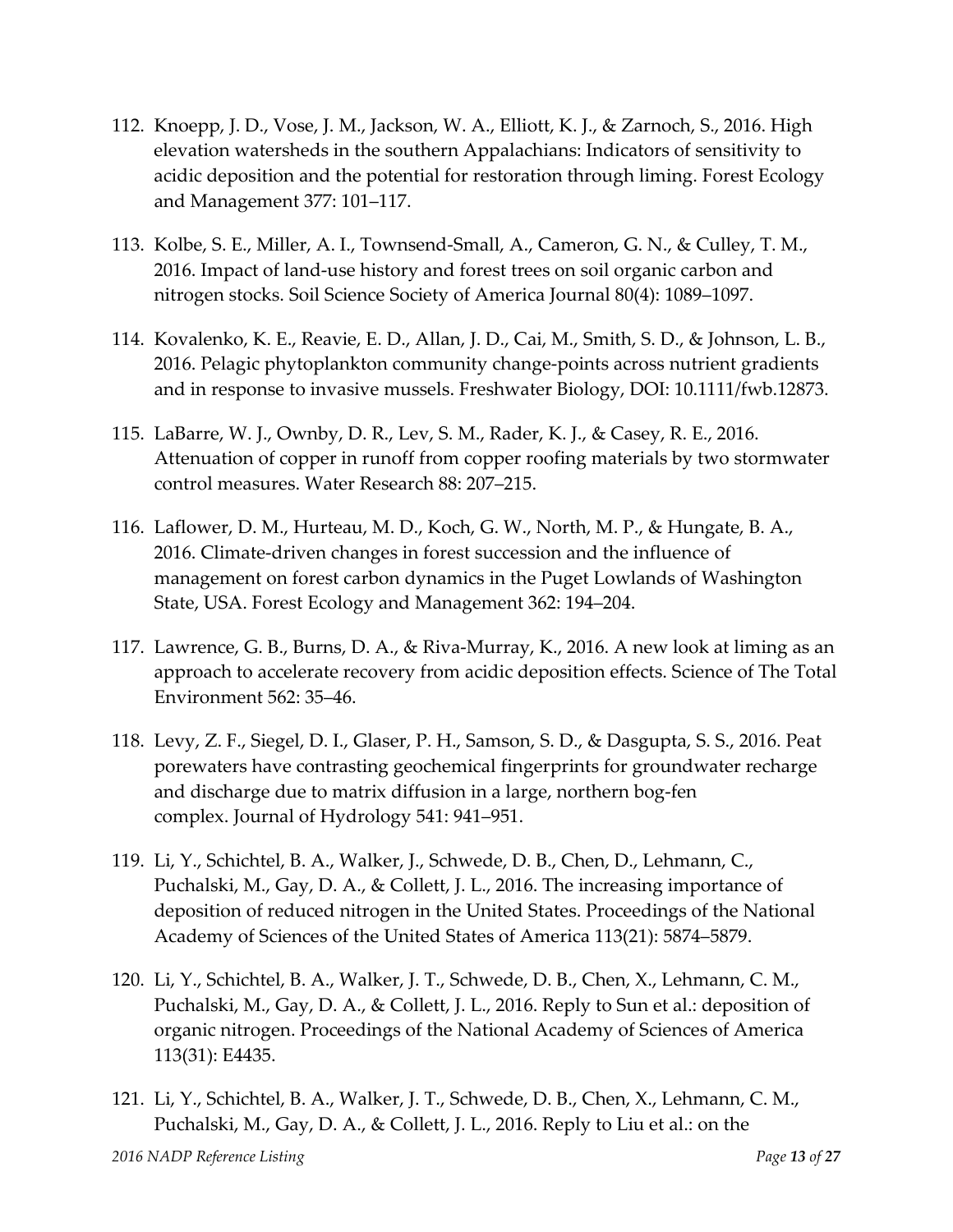importance of US deposition of nitrogen dioxide, coarse particle nitrate, and organic nitrogen. Proceedings of the National Academy of Science of America 113(26): E3592–E3593.

- 122. Liang, T., Tong, Y. A., Xu, W., Wei, Y., Lin, W., Pang, Y., ... & Liu, X., 2016. Atmospheric nitrogen deposition in the Loess area of China. Atmospheric Pollution Research 7(3): 447–453.
- 123. Liao, Y., 2016. Analysis of potential sources and processes affecting ambient speciated mercury concentrations at Kejimkujik National Park, Nova Scotia. Master's Thesis, University of Windsor. Paper 5840.
- 124. Lindström, E., & Engström, A., 2016. Estimations of anthropogenic nutrient flows at the coral reef island Ko Sak, Thailand: a simplified source flow analysis. Student paper, www.kth.se/student/utlandsstudier/examensarbete/mfs.
- 125. Liu, X., Xu, W., Du, E., Pan, Y., & Goulding, K., 2016. Reduced nitrogen dominated nitrogen deposition in the United States, but its contribution to nitrogen deposition in China decreased. Proceedings of the National Academy of Sciences 113(26): E3590–E3591, DOI: 10.1073/pnas.1607507113.
- 126. Livingston, R. A., 2016. Acid rain attack on outdoor sculpture in perspective. Atmospheric Environment 146: 332–345.
- 127. Lloret, J., & Valiela, I., 2016. Unprecedented decrease in deposition of nitrogen oxides over North America: the relative effects of emission controls and prevailing air-mass trajectories. Biogeochemistry 129(1-2): 165–180.
- 128. Lloyd, S., Mollod, G., LoBue, C., & Lindberg, M., 2016. Modeling nitrogen source loads on the north shore of Long Island. The Nature Conservancy–Long Island paper series, www.conservationgateway.org.
- 129. Lyman, S., Jones, C., O'Neil, T., Allen, T., Miller, M. B., Gustin, M. S., ... & Kelley, P., 2016. Automated calibration of atmospheric oxidized mercury measurements. Environmental Science & Technology 50: 12921−12927, DOI: 10.1021/acs.est.6b04211.
- 130. Lynam, M. M., Dvonch, J. T., Barres, J. A., Landis, M. S., & Kamal, A. S., 2016. Investigating the impact of local urban sources on total atmospheric mercury wet deposition in Cleveland, Ohio, USA. Atmospheric Environment 127: 262–271.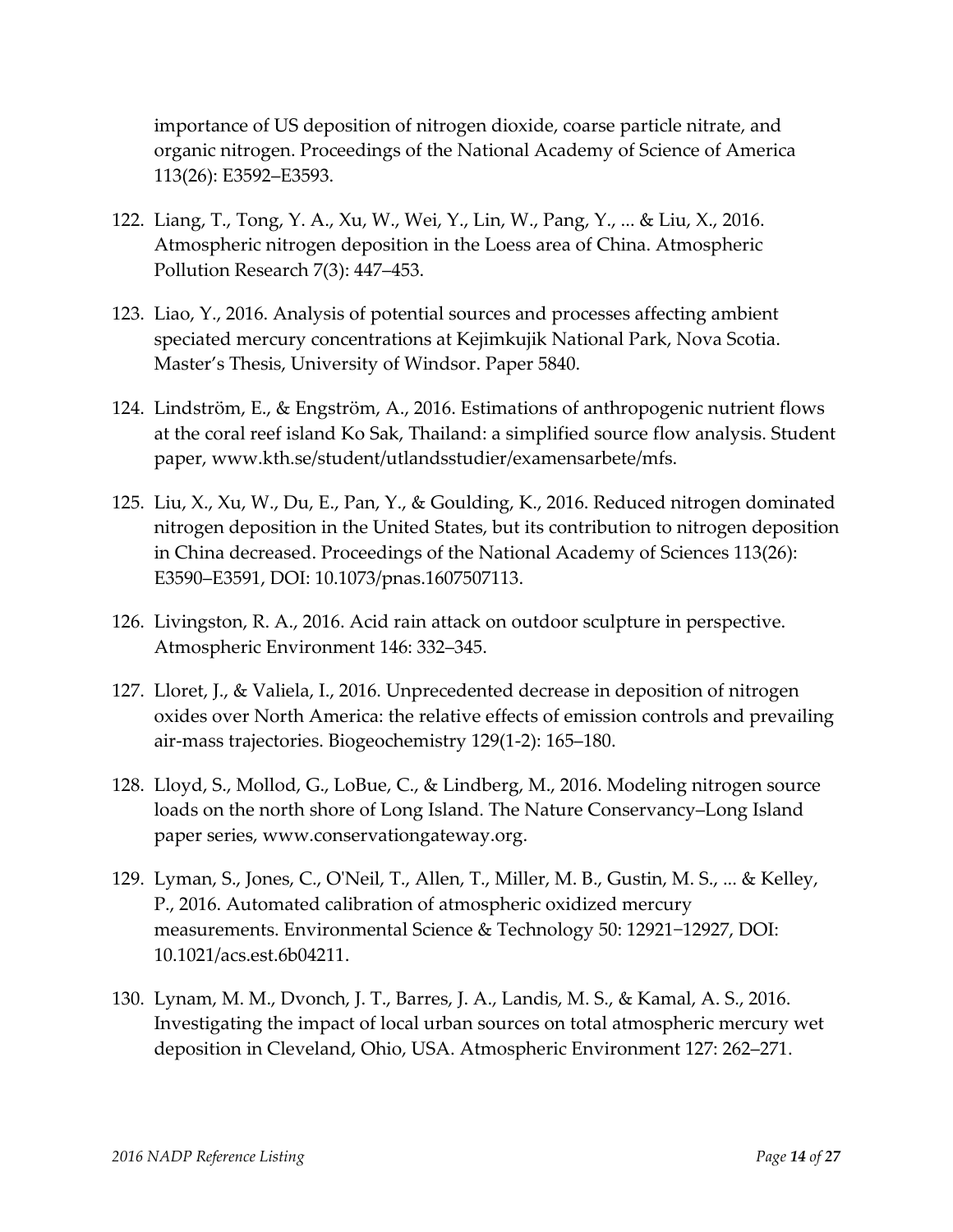- 131. Malley, C. S., Heal, M. R., & Braban, C. F., 2016. Insights from a chronology of the development of atmospheric composition monitoring networks since the 1800s. Atmosphere 7(12): 160.
- 132. Manifold, H. F., 2016. Nitrogen budget for Beargrass Creek watershed: a baseline study for a 45 percent nitrogen reduction goal. Doctoral Dissertation, University of Minnesota.
- 133. Manna, F., Cherry, J. A., McWhorter, D. B., & Parker, B. L., 2016. Groundwater recharge assessment in an upland sandstone aquifer of southern California. Journal of Hydrology 541: 787–799.
- 134. Mao, H., Cheng, I., & Zhang, L., 2016. Current understanding of the driving mechanisms for spatiotemporal variations of atmospheric speciated mercury: a review. Atmospheric Chemistry and Physics 16(20): 12897–12924.
- 135. Martina, J. P., Currie, W. S., Goldberg, D. E., & Elgersma, K. J., 2016. Nitrogen loading leads to increased carbon accretion in both invaded and uninvaded coastal wetlands. Ecosphere 7(9) Article e01459.
- 136. McCabe-Glynn, S., Johnson, K. R., Strong, C., Zou, Y., Yu, J. Y., Sellars, S., & Welker, J. M., 2016. Isotopic signature of extreme precipitation events in the western US and associated phases of Arctic and tropical climate modes. Journal of Geophysical Research: Atmospheres 121(15): 8913–8924.
- 137. McCarty, J. A. E., 2016. Can we manage nonpoint-source pollution using nutrient concentrations during seasonal baseflow? Agricultural & Environmental Letters 1:160015, DOI: 10.2134/ael2016.03.0015.
- 138. McConnell, J. R., Shenton III, H. W., & Mertz, D. R., 2016. Performance of uncoated weathering steel bridge inventories: methodology and Gulf Coast region evaluation. Journal of Bridge Engineering 21(12): 04016087.
- 139. Meek, K., Derry, L., Sparks, J., & Cathles, L., 2016. 87 Sr/86 Sr, Ca/Sr, and Ge/Si ratios as tracers of solute sources and biogeochemical cycling at a temperate forested shale catchment, central Pennsylvania, USA. Chemical Geology 445: 84– 102.
- 140. Michael, R., Stuart, A. L., Trotz, M. A., & Akiwumi, F., 2016. Source apportionment of wet-deposited atmospheric mercury in Tampa, Florida. Atmospheric Research 170: 168–175.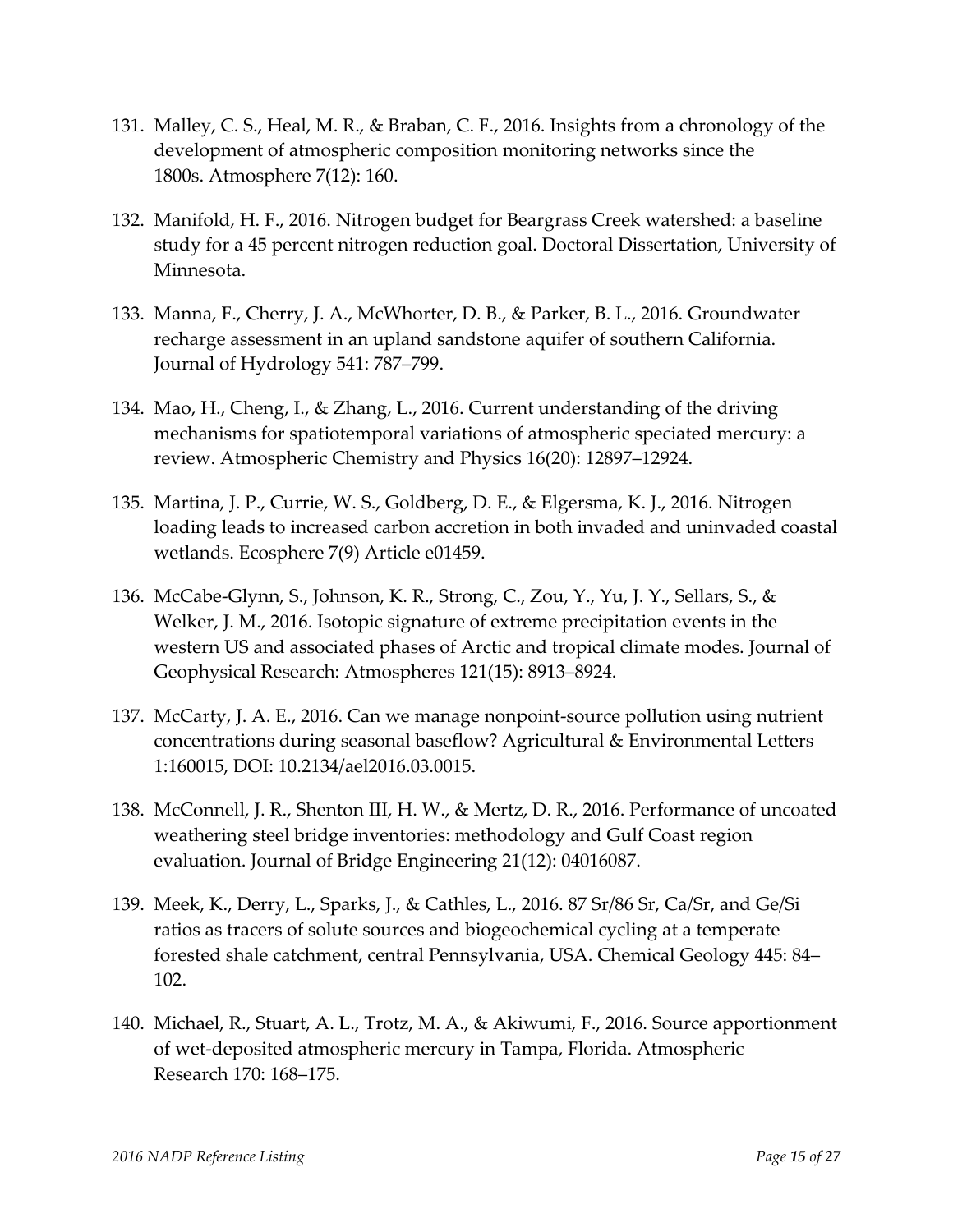- 141. Michelena, T. M., Farrell, J. L., Winkler, D. A., Goodrich, C. A., Boylen, C. W., Sutherland, J. W., & Nierzwicki-Bauer, S. A., 2016. Aluminum toxicity risk reduction as a result of reduced acid deposition in Adirondack lakes and ponds. Environmental Monitoring and Assessment 188(11): 636.
- 142. Miller, M. P., Boyer, E. W., McKnight, D. M., Brown, M. G., Gabor, R. S., Hunsaker, C. T., ... & Lin, H., 2016. Variation of organic matter quantity and quality in streams at Critical Zone Observatory watersheds. Water Resources Research 52(10): 8202–8216.
- 143. Miller, S., Eldred, P., Muldoon, A., Anlauf-Dunn, K., Stein, C., Hubler, S., ... & Ode, P., 2016. A large-scale, multiagency approach to defining a reference network for Pacific Northwest streams. Environmental Management 58(6): 1091–1104.
- 144. Mohan, S. M., 2016. An overview of particulate dry deposition: measuring methods, deposition velocity and controlling factors. International Journal of Environmental Science and Technology 13(1): 387–402.
- 145. Moore, M. F., 2016. Measuring and modeling stormwater runoff from an interstate in a rural/forested watershed. Doctoral Dissertation, Auburn University.
- 146. Morford, S. L., Houlton, B. Z., & Dahlgren, R. A., 2016. Geochemical and tectonic uplift controls on rock nitrogen inputs across terrestrial ecosystems. Global Biogeochemical Cycles 30: 333–349, DOI: 10.1002/2015GB005283.
- 147. Morris, K., 2016. 2014 Data Summary of Wet Nitrogen Deposition at Rocky Mountain National Park. Natural Resource Data Series NPS/NRSS/ARD/NRDS— 2016/1036. National Park Service, Fort Collins, Colorado.
- 148. Nagano, H., & Iwata, H., 2016. Evaluating the relationship between wildfire extent and nitrogen dry deposition in a boreal forest in interior Alaska. Polar Science, http://dx.doi.org/10.1016/j.polar.2016.11.002.
- 149. Nergui, T., Evans, R. D., Adam, J. C., & Chung, S. H., 2016. Relationships between the El Niño Southern Oscillation, precipitation, and nitrogen wet deposition rates in the contiguous United States. Global Biogeochemical Cycles 30: 1712–1724, DOI: 10.1002/2016GB005439.
- 150. Norton, S. A., Pierret, M. C., Kopáček, J., Handley, M. J., & Perry, R. H., 2016. Long-term dynamics of watershed leaching and lake sediment sequestration of rare earth elements following deglaciation of two mountain watersheds. Journal of Paleolimnology 55(3): 209–222.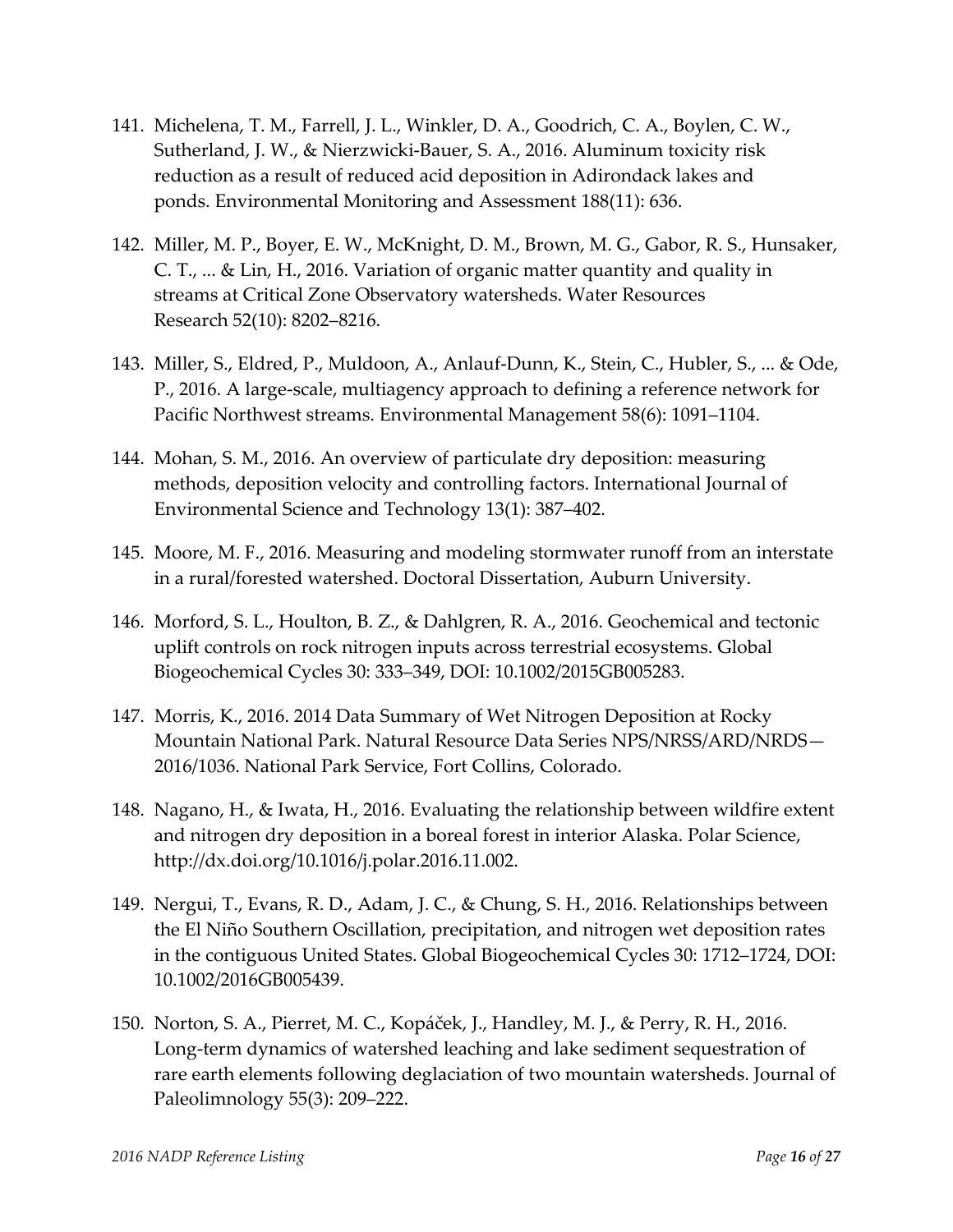- 151. Obrist, D., Pearson, C., Webster, J., Kane, T., Lin, C. J., Aiken, G. R., & Alpers, C. N., 2016. A synthesis of terrestrial mercury in the western United States: spatial distribution defined by land cover and plant productivity. Science of The Total Environment 568: 522–535.
- 152. Oczkowski, A., Wigand, C., Hanson, A., Markham, E., Miller, K. M., & Johnson, R., 2016. Nitrogen retention in salt marsh systems across nutrient-enrichment, elevation, and precipitation regimes: a multiple-stressor experiment. Estuaries and Coasts 39(1): 68–81.
- 153. Official, R., & Schuler, T. M., 2016. Final Environmental Impact Statement 2016- 2020 Fernow Experimental Forest. United States Department of Agriculture Forest Service, Northern Research Station.
- 154. Ohizumi, T., Take, N., Inomata, Y., Yagoh, H., Endo, T., Takahashi, M., ... & Kusakabe, M., 2016. Long-term variation of the source of sulfate deposition in a leeward area of Asian continent in view of sulfur isotopic composition. Atmospheric Environment 140: 42–51.
- 155. Okamoto, S., & Tanimoto, H., 2016. A review of atmospheric chemistry observations at mountain sites. Progress in Earth and Planetary Science 3(1): 34.
- 156. Osborne, B. B., Baron, J. S., & Wallenstein, M. D., 2016. Moisture and temperature controls on nitrification differ among ammonia oxidizer communities from three alpine soil habitats. Frontiers of Earth Science 10(1): 1–12, DOI: 10.1007/s11707-015- 0556-x.
- 157. Pascaud, A., Sauvage, S., Coddeville, P., Nicolas, M., Croisé, L., Mezdour, A., & Probst, A., 2016. Contrasted spatial and long-term trends in precipitation chemistry and deposition fluxes at rural stations in France. Atmospheric Environment 146: 28–43.
- 158. Paulot, F., Ginoux, P., Cooke, W. F., Donner, L. J., Fan, S., Lin, M. Y., ... & Horowitz, L. W., 2016. Sensitivity of nitrate aerosols to ammonia emissions and to nitrate chemistry: implications for present and future nitrate optical depth. Atmospheric Chemistry and Physics 16(3): 1459–1477.
- 159. Paustian, K., Nell Campbell, C., Dorich, E. M., & Swan, A., 2016. Assessment of Potential Greenhouse Gas Mitigation from Changes to Crop Root Mass and Architecture. Final Report to Advanced Research Projects Agency - Energy - U.S. Department of Energy (ARPA-E).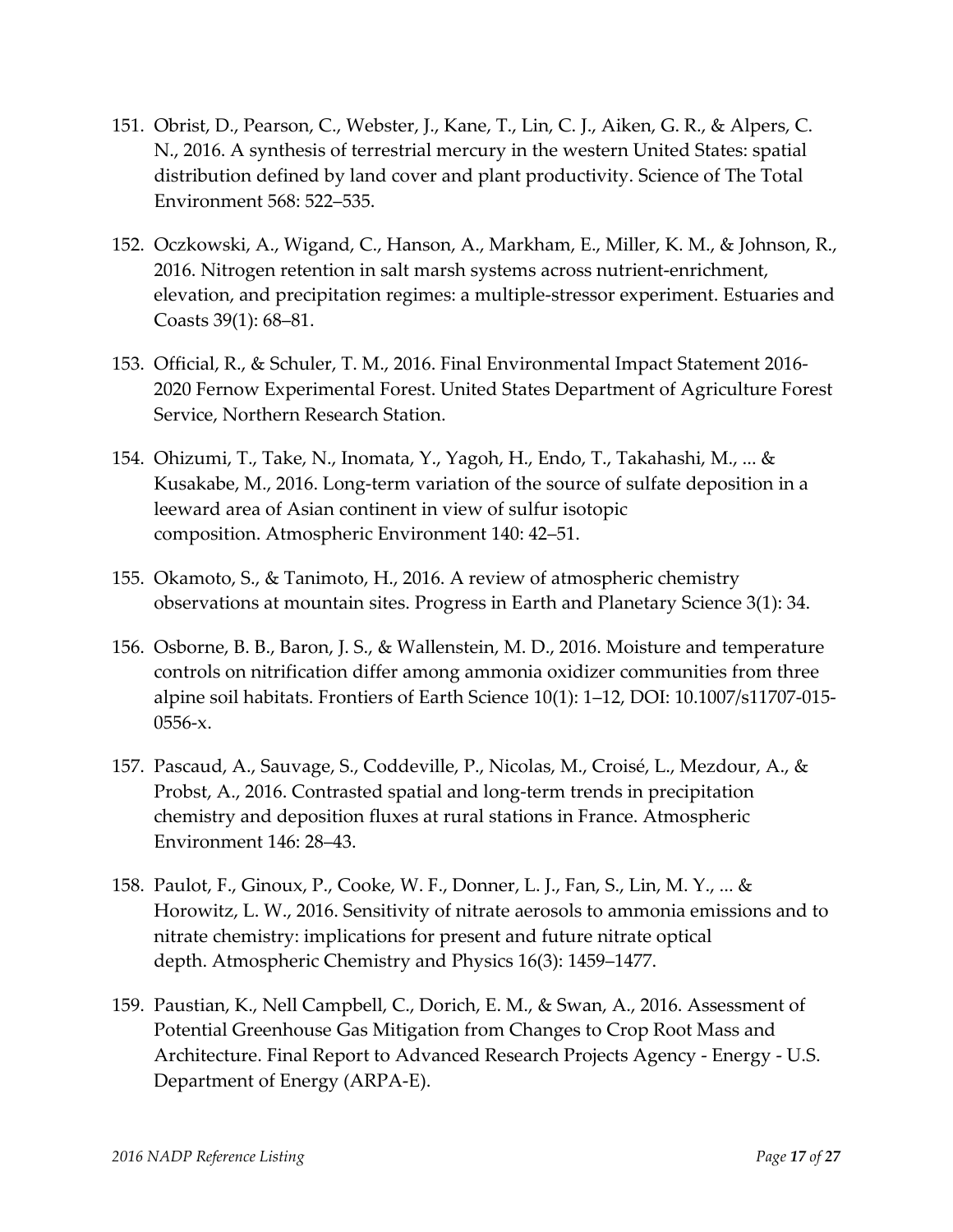- 160. Pellerin, B. A., Stauffer, B. A., Young, D. A., Sullivan, D. J., Bricker, S. B., Walbridge, M. R., ... & Shaw, D. M., 2016. Emerging tools for continuous nutrient monitoring networks: sensors advancing science and water resources protection. JAWRA Journal of the American Water Resources Association 52(4): 993–1008. DOI: 10.1111/1752-1688.12386.
- 161. Pennino, M. J., McDonald, R. I., & Jaffe, P. R., 2016. Watershed-scale impacts of stormwater green infrastructure on hydrology, nutrient fluxes, and combined sewer overflows in the mid-Atlantic region. Science of the Total Environment 565: 1044–1053.
- 162. Pfleeger, A. Z., Eagles-Smith, C. A., Kowalski, B. M., Herring, G., Willacker Jr, J. J., Jackson, A. K., & Pierce, J. R., 2016. From tails to toes: developing nonlethal tissue indicators of mercury exposure in five amphibian species. Ecotoxicology 25(3): 574–583.
- 163. Phelan, J., Belyazid, S., Jones, P., Cajka, J., Buckley, J., & Clark, C., 2016. Assessing the effects of climate change and air pollution on soil properties and plant diversity in sugar maple–beech–yellow birch hardwood forests in the northeastern United States: model simulations from 1900 to 2100. Water, Air, & Soil Pollution 227(3): 1–30.
- 164. Pinsonneault, A. J., Moore, T. R., & Roulet, N. T., 2016. Effects of long-term fertilization on peat stoichiometry and associated microbial enzyme activity in an ombrotrophic bog. Biogeochemistry 129(1-2): 149–164.
- 165. Podaril, A. L., & Colbert, J. T., 2016. Elemental concentrations of Iowa Parmotrema species. Evansia 33(1): 18–25.
- 166. Ponette-González, A. G., Curran, L. M., Pittman, A. M., Carlson, K. M., Steele, B. G., Ratnasari, D., & Weathers, K. C., 2016. Biomass burning drives atmospheric nutrient redistribution within forested peatlands in Borneo. Environmental Research Letters 11(8): 085003.
- 167. Pontius, J. A., Halman, J., & Schaberg, P. G., 2016. 70 years of forest growth and community dynamics in an undisturbed northern hardwood forest. Canadian Journal of Forest Research 46: 959–967, dx.doi.org/10.1139/cjfr-2015-0304.
- 168. Pourmokhtarian, A., Driscoll, C. T., Campbell, J. L., Hayhoe, K., & Stoner, A. M., 2016. The effects of climate downscaling technique and observational dataset on modeled ecological responses. Ecological Applications 26(5): 1321–1337.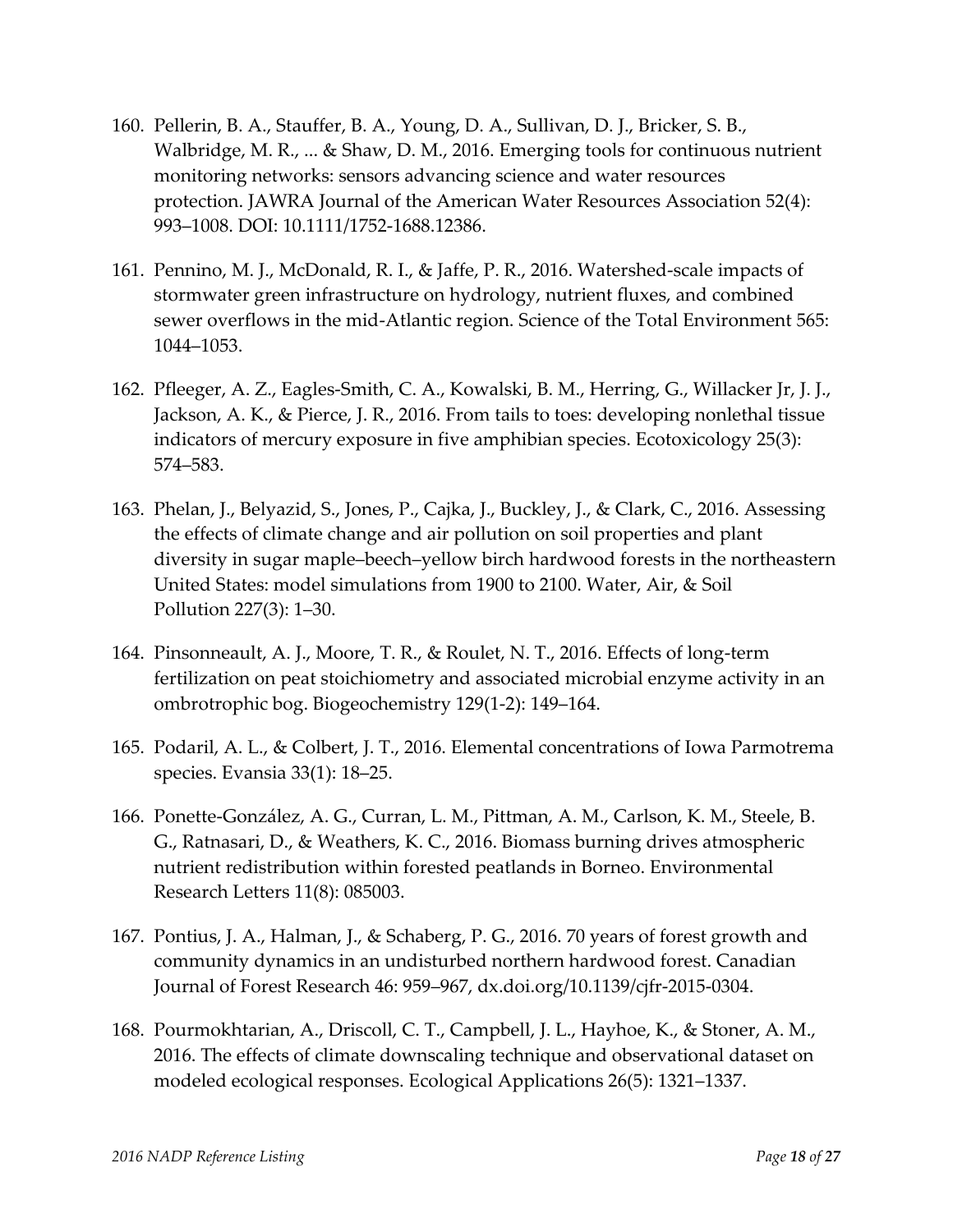- 169. Prasad, R., & Hochmuth, G. J., 2016. Environmental nitrogen losses from commercial crop production systems in the Suwannee River Basin of Florida. PloS one 11(12): e0167558, DOI: 10.1371/journal.pone.0167558.
- 170. Rawling, G. C., & Newton, B. T., 2016. Quantity and location of groundwater recharge in the Sacramento Mountains, south-central New Mexico (USA), and their relation to the adjacent Roswell Artesian Basin. Hydrogeology Journal 24:757–786, DOI 10.1007/s10040-016-1399-6.
- 171. Reavie, E. D., Sgro, G. V., Estepp, L. R., Bramburger, A. J., Shaw Chraïbi, V. L., Pillsbury, R. W., ... & Dove, A., 2016. Climate warming and changes in Cyclotella sensu lato in the Laurentian Great Lakes. Limnology and Oceanography, DOI: 10.1002/lno.10459.
- 172. Reis, S., Bekunda, M., Howard, C. M., Karanja, N., Winiwarter, W., Yan, X., ... & Sutton, M. A., 2016. Synthesis and review: tackling the nitrogen management challenge: from global to local scales. Environmental Research Letters 11(12): 120205.
- 173. Ren, X., Luke, W. T., Kelley, P., Cohen, M. D., Artz, R., Olson, M. L., Schmeltz, D., Puchalski, M., Goldberg, D. L., Ring, A., Mazzuca, G. M., Cummings, K. A., Wojdan, L., Preaux, S., & Stehr, J. W., 2016. Atmospheric mercury measurements at a suburban site in the Mid-Atlantic United States: inter-annual, seasonal and diurnal variations and source-receptor relationships, Atmospheric Environment 146: 141–152, DOI: 10.1016/j.atmosenv.2016.08.028.
- 174. Richardson, J. B., & Friedland, A. J., 2016. Influence of coniferous and deciduous vegetation on major and trace metals in forests of northern New England, USA. Plant and Soil 402(1-2): 363–378.
- 175. Rosso, F., Jin, W., Pisello, A. L., Ferrero, M., & Ghandehari, M., 2016. Translucent marbles for building envelope applications: weathering effects on surface lightness and finishing when exposed to simulated acid rain. Construction and Building Materials 108: 146–153.
- 176. Rosso, F., Pisello, A. L., Jin, W., Ghandehari, M., Cotana, F., & Ferrero, M., 2016. Cool marble building envelopes: the effect of aging on energy performance and aesthetics. Sustainability 8(8): 753.
- 177. Sabo, R. D., Nelson, D. M., & Eshleman, K. N., 2016. Episodic, seasonal, and annual export of atmospheric and microbial nitrate from a temperate forest. Geophysical Research Letters 43: 683–691, DOI: 10.1002/2015GL066758.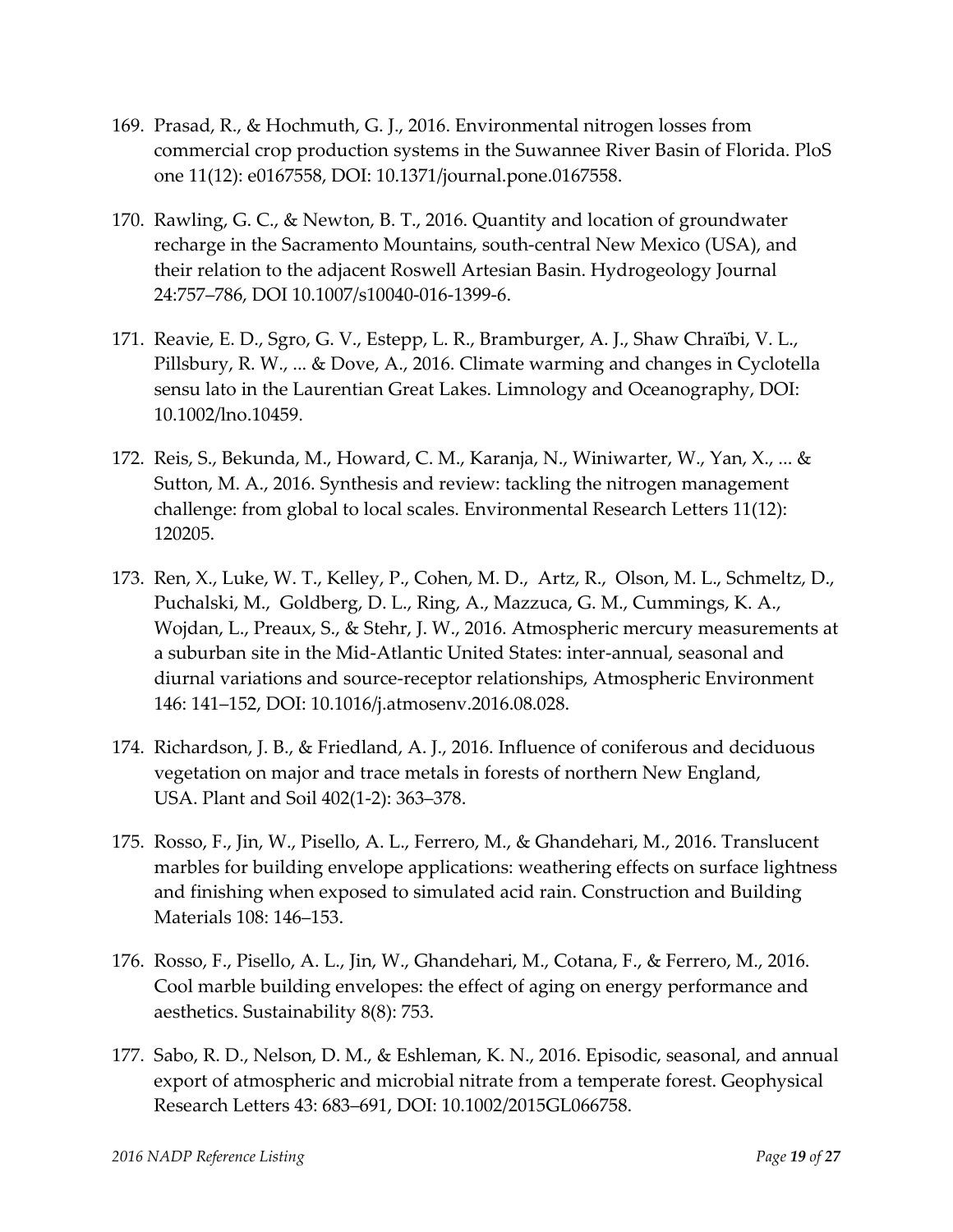- 178. Sabo, R. D., Scanga, S. E., Lawrence, G. B., Nelson, D. M., Eshleman, K. N., Zabala, G. A., ... & Schirmer, C. D., 2016. Watershed-scale changes in terrestrial nitrogen cycling during a period of decreased atmospheric nitrate and sulfur deposition. Atmospheric Environment 146: 271–279.
- 179. Santos, F., Nadelhoffer, K., & Bird, J. A., 2016. Rapid fine root C and N mineralization in a northern temperate forest soil. Biogeochemistry 128(1-2): 187– 200.
- 180. Scarpelli, T., 2016. The role of amino acids in the nitrogen cycle of peatlands, Open Access Master's Thesis, Michigan Technological University, [http://digitalcommons.mtu.edu/etdr/140.](http://digitalcommons.mtu.edu/etdr/140)
- 181. Schiferl, L. D., Heald, C. L., van Damme, M., Clarisse, L., Clerbaux, C., et al., 2016. Interannual variability of ammonia concentrations over the United States: sources and implications. Atmospheric Chemistry and Physics, European Geosciences Union 16 (18): pp.12305–12328.
- 182. Schuster, M. J., 2016. Increased rainfall variability and N addition accelerate litter decomposition in a restored prairie. Oecologia 180(3): 645-655.
- 183. Schuster, M. J., Smith, N. G., & Dukes, J. S., 2016. Responses of aboveground C and N pools to rainfall variability and nitrogen deposition are mediated by seasonal precipitation and plant community dynamics. Biogeochemistry 129(3): 389–400.
- 184. Schwab, J. J., Casson, P., Brandt, R., Husain, L., Dutkewicz, V., Wolfe, D., ... & Dukett, J. E., 2016. Atmospheric chemistry measurements at Whiteface Mountain, NY: cloud water chemistry, precipitation chemistry, and particulate matter. Aerosol Air Quality Research 16: 841–854.
- 185. Schwab, J. J., Wolfe, D., Casson, P., Brandt, R., Demerjian, K. L., Husain, L., ... & Rattigan, O. V., 2016. Atmospheric science research at Whiteface Mountain, NY: site description and history. Aerosol Air Quality Research 16: 827–840.
- 186. Shah, V., Jaeglé, L., Gratz, L. E., Ambrose, J. L., Jaffe, D. A., Selin, N. E., ... & Stechman, D., 2016. Origin of oxidized mercury in the summertime free troposphere over the southeastern US. Atmospheric Chemistry and Physics 16(3): 1511–1530.
- 187. Short, M. A., de Caritat, P., & McPhail, D. C., 2017. Continental-scale variation in chloride/bromide ratios of wet deposition. Science of the Total Environment 574: 1533–1543.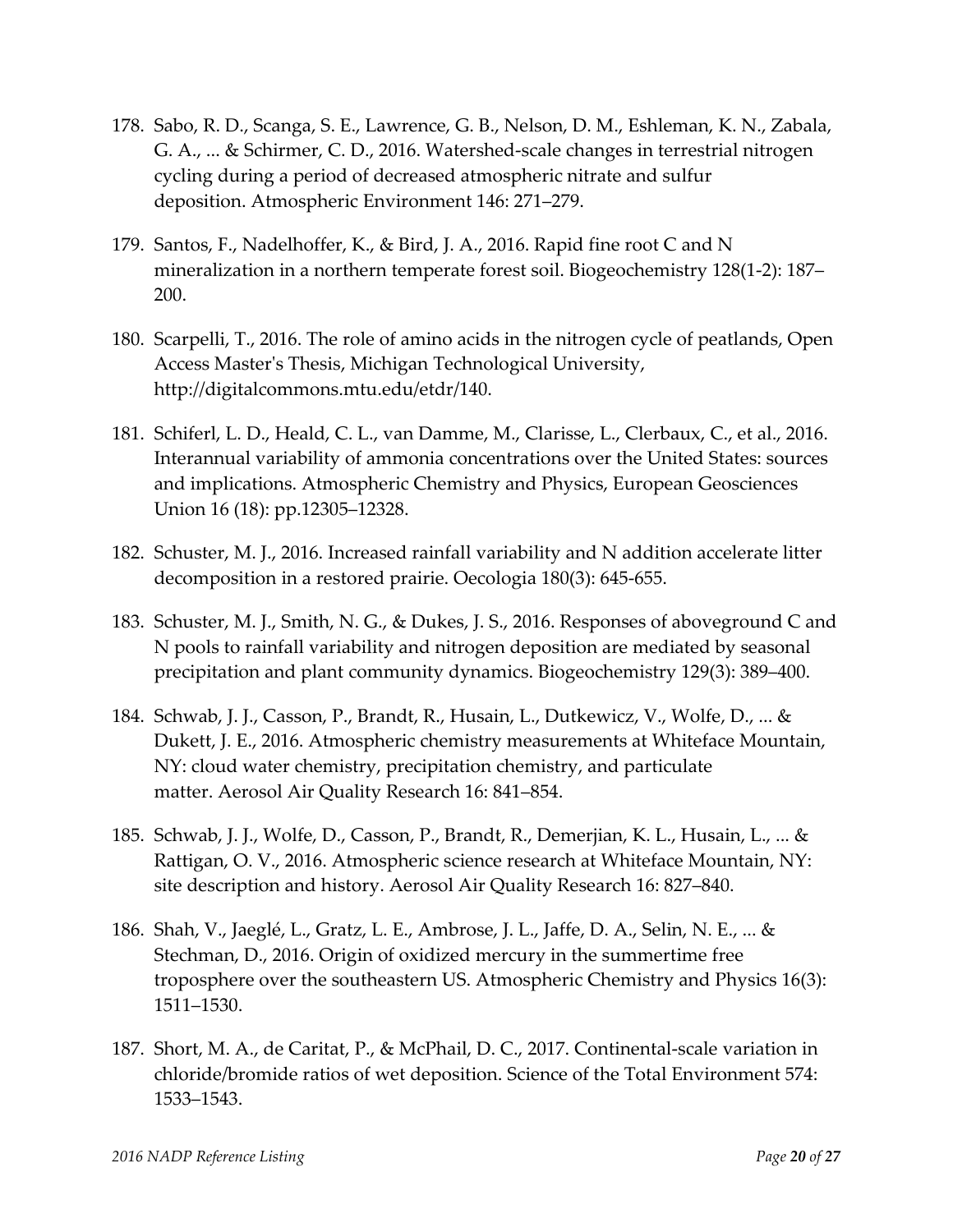- 188. Simkin, S. M., Allen, E. B., Bowman, W. D., Clark, C. M., Belnap, J., Brooks, M. L., ... & Jovan, S. E., 2016. Conditional vulnerability of plant diversity to atmospheric nitrogen deposition across the United States. Proceedings of the National Academy of Sciences 113(15): 4086–4091.
- 189. Simone, F. D., Gencarelli, C. N., Hedgecock, I. M., & Pirrone, N., 2016. A modeling comparison of mercury deposition from current anthropogenic mercury emission inventories. Environmental Science & Technology 50(10): 5154–5162.
- 190. Simpson, M., & Hubbart, J. A., 2016. Spatial trends of precipitation chemistry in the Central Plains region of the United States. Environmental Earth Sciences 75(8): 1– 15.
- 191. Singh, N. K., Reyes, W. M., Bernhardt, E. S., Bhattacharya, R., Meyer, J. L., Knoepp, J. D., & Emanuel, R. E., 2016. Hydro-climatological influences on long-term dissolved organic carbon in a mountain stream of the Southeastern United States. Journal of Environmental Quality 45(4): 1286–1295, DOI: 10.2134/jeq2015.10.0537.
- 192. Sinha, E., & Michalak, A. M., 2016. Precipitation Dominates Interannual Variability of Riverine Nitrogen Loading across the Continental United States. Environmental Science & Technology 50(23): 12874–12884.
- 193. Slemr, F., Weigelt, A., Ebinghaus, R., Kock, H. H., Bödewadt, J., Brenninkmeijer, C. A., ... & Zahn, A., 2016. Atmospheric mercury measurements onboard the CARIBIC passenger aircraft. Atmospheric Measurement Techniques 9(5): 2291– 2302.
- 194. Smith, K. R., Mathias, J. M., McNeil, B. E., Peterjohn, W. T., & Thomas, R. B., 2016. Site-level importance of broadleaf deciduous trees outweighs the legacy of high nitrogen (N) deposition on ecosystem N status of Central Appalachian red spruce forests. Plant and Soil 408(1): 343–356.
- 195. Smith, N. G., Schuster, M. J., & Dukes, J. S., 2016. Rainfall variability and nitrogen addition synergistically reduce plant diversity in a restored tallgrass prairie. Journal of Applied Ecology 53(2): 579–586.
- 196. Smith, S. M., Fox, S. E., & Lee, K. D., 2016. Changes in Air Temperature and Precipitation chemistry linked to water temperature and acidity trends in freshwater lakes of Cape Cod National Seashore (Massachusetts, USA). Water, Air, & Soil Pollution 227(7): 1–11.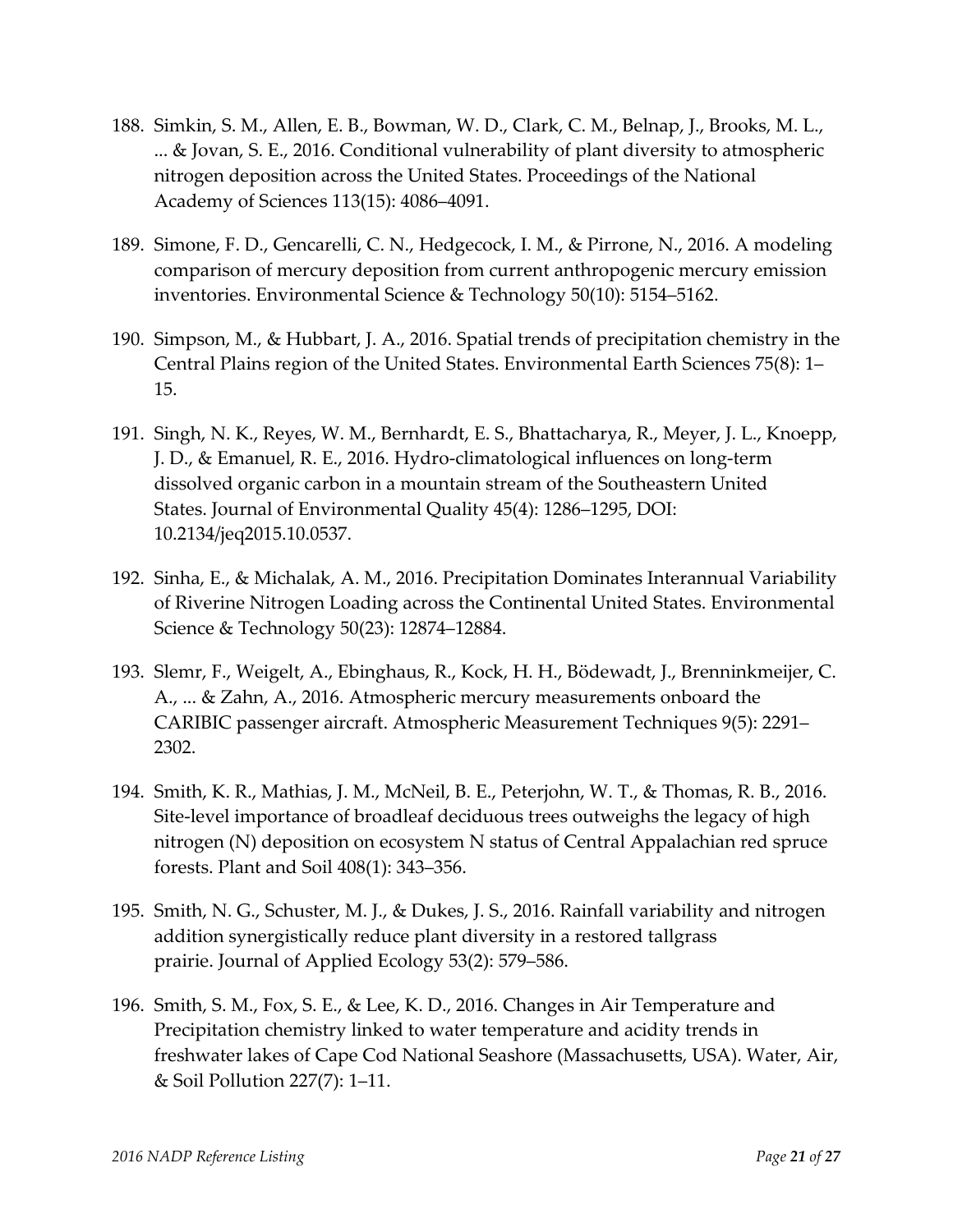- 197. Song, S., 2016. Quantifying mercury surface fluxes by combining atmospheric observations and models. Doctoral Dissertation, Massachusetts Institute of Technology.
- 198. Song, S., Selin, N. E., Gratz, L. E., Ambrose, J. L., Jaffe, D. A., Shah, V., ... & Apel, E. C., 2016. Constraints from observations and modeling on atmosphere–surface exchange of mercury in eastern North America. Elementa: Science of the Anthropocene 4(1): 000100, DOI: 10.12952/journal.elementa.000100.
- 199. Soper, F. M., 2016. Effects of woody legume (Prosopis Glandulosa) encroachment on nitrogen fixation, storage and gas loss in a subtropical, semi-arid savanna. Doctoral Dissertation, Cornell University.
- 200. Sprovieri, F., Pirrone, N., Bencardino, M., D'Amore, F., Carbone, F., Cinnirella, S., ... & Brunke, E. G., 2016. Atmospheric mercury concentrations observed at groundbased monitoring sites globally distributed in the framework of the GMOS network. Atmospheric Chemistry and Physics 16(18): 11915–11935.
- 201. Stackpoole, S. M., Stets, E. G., Clow, D. W., Burns, D. A., Aiken, G. R., Aulenbach, B. T., ... & Striegl, R. G., 2016. Spatial and temporal patterns of dissolved organic matter quantity and quality in the Mississippi River Basin, 1997– 2013. Hydrological Processes 11 December 2016: 1–14, wileyonlinelibrary.com/journal/hyp.
- 202. Stafford, C. P., Downs, C. C., & Langner, H. W., 2016. Mercury hazard assessment for piscivorous wildlife in Glacier National Park. Northwest Science 90(4): 450–469.
- 203. Stoddard, J. L., Van Sickle, J., Herlihy, A. T., Brahney, J., Paulsen, S., Peck, D. V., ... & Pollard, A. I., 2016. Continental-scale increase in lake and stream phosphorus: are oligotrophic systems disappearing in the United States? Environmental Science & Technology 50(7): 3409–3415.
- 204. Stoken, O. M., Riscassi, A. L., & Scanlon, T. M., 2016. Association of dissolved mercury with dissolved organic carbon in US rivers and streams: the role of watershed soil organic carbon. Water Resources Research 52(4): 3040–3051.
- 205. Strickman, R. J. S., Fulthorpe, R. R., Coleman, J. K., Wasik, Engstrom, D. R., &Mitchell, C. P. J. Experimental sulfate amendment alters peatland bacterial community structure. Science of The Total Environment 566–567: 1289–1296.
- 206. Sullivan, T. P., & Gao, Y., 2016. Assessment of nitrogen inputs and yields in the Cibolo and Dry Comal Creek watersheds using the SWAT model, Texas, USA 1996–2010. Environmental Earth Sciences 75: 725, DOI 10.1007/s12665-016-5546-0.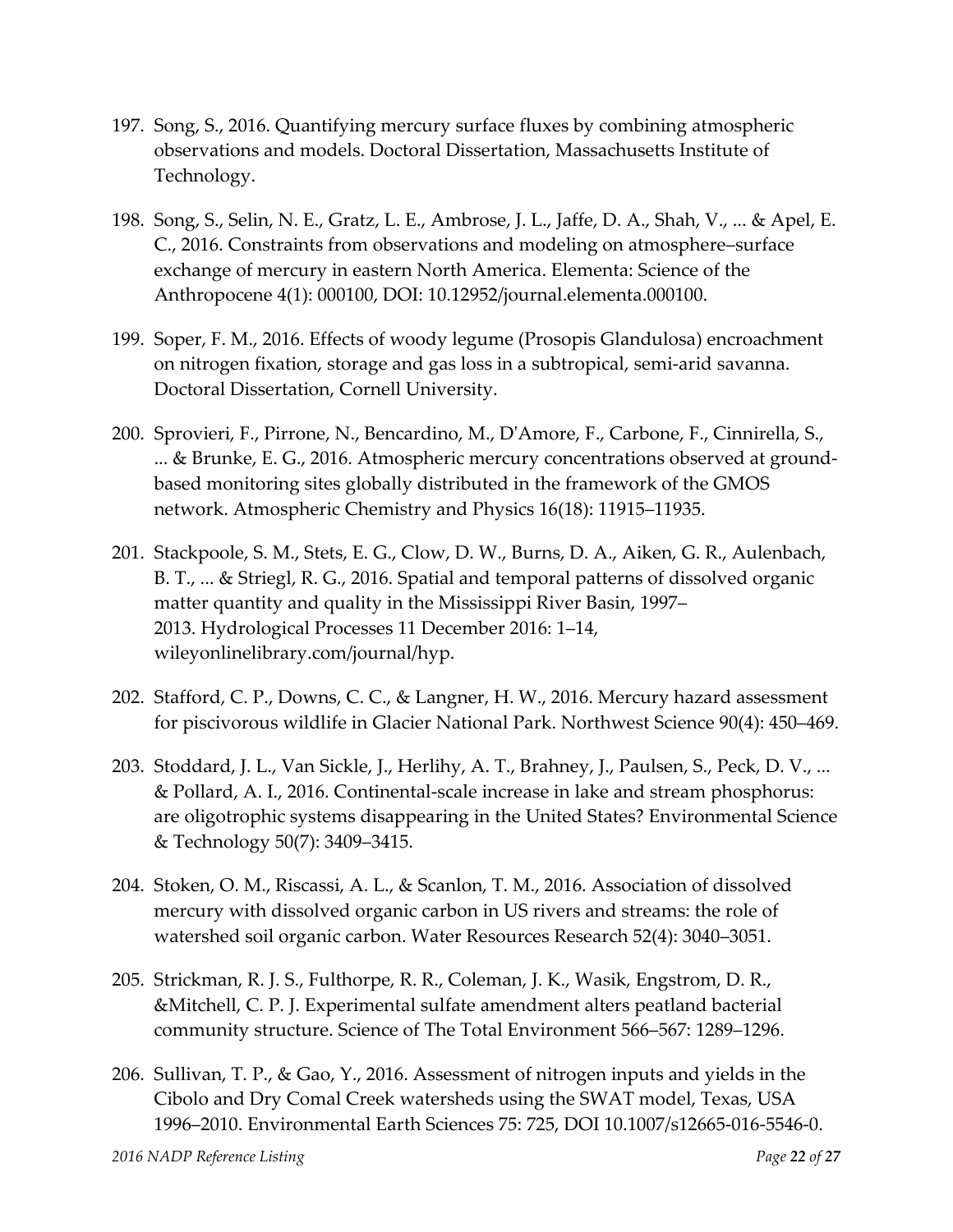- 207. Sullivan, P. L., Ma, L., West, N., Jin, L., Karwan, D. L., Noireaux, J., ... & Derry, L. A., 2016. CZ-tope at Susquehanna Shale Hills CZO: Synthesizing multiple isotope proxies to elucidate Critical Zone processes across timescales in a temperate forested landscape. Chemical Geology 445: 103–119.
- 208. Tanaka, S., Takeuchi, N., Miyairi, M., Fujisawa, Y., Kadota, T., Shirakawa, T., ... & Yabuki, H., 2016. Snow algal communities on glaciers in the Suntar-Khayata Mountain Range in eastern Siberia, Russia. Polar Science 10: 227e238.
- 209. Tian, S., Youssef, M. A., Richards, R. P., Liu, J., Baker, D. B., & Liu, Y., 2016. Different seasonality of nitrate export from an agricultural watershed and an urbanized watershed in Midwestern USA. Journal of Hydrology 541: 1375–1384.
- 210. Toohey, R. C., Herman-Mercer, N. M., Schuster, P. F., Mutter, E. A., & Koch, J. C., 2016. Multidecadal increases in the Yukon River Basin of chemical fluxes as indicators of changing flowpaths, groundwater, and permafrost. Geophysical Research Letters 43, DOI: 10.1002/2016GL070817.
- 211. Travis, K. R., Jacob, D. J., Fisher, J. A., Kim, P. S., Marais, E. A., Zhu, L., Yu, K., Miller, C. C., Yantosca, R. M., Sulprizio, M. P., Thompson, A. M., Wennberg, P. O., Crounse, J. D., St. Clair, J. M., Cohen, R. C., Laughner, J. L., Dibb, J. E., Hall, S. R., Ullmann, K., Wolfe, G. M., Pollack, I. B., Peischl, J., Neuman, J. A., & Zhou, X., 2016. Why do models overestimate surface ozone in the Southeast United States? Atmospheric Chemistry & Physics 16: 13561–13577, DOI: 10.5194/acp-16-13561- 2016.
- 212. Tulloss, E. M., & Cadenasso, M. L., 2016. Using realistic nitrogen deposition levels to test the impact of deposition relative to other interacting factors on the germination and establishment of grasses in the California oak savanna. Plant Ecology 217(1): 43–55.
- 213. Turner, A., Groves, C., Celestian, A., & Meier, A., 2016. Potential Evidence for Arsenic Mineralization in Mussel Shells in the Upper Green River Basin, Kentucky. April 19, 2016. Mammoth Cave Research Symposia. Paper 3, [http://digitalcommons.wku.edu/mc\\_reserch\\_symp/11th\\_Research\\_Symposium\\_20](http://digitalcommons.wku.edu/mc_reserch_symp/11th_Research_Symposium_2016/Day_two/3) [16/Day\\_two/3.](http://digitalcommons.wku.edu/mc_reserch_symp/11th_Research_Symposium_2016/Day_two/3)
- 214. Uriostegui, S. H., Bibby, R. K., Esser, B. K., & Clark, J. F., 2016. Quantifying annual groundwater recharge and storage in the central Sierra Nevada using naturallyoccurring 35S. Hydrological Processes, DOI: 10.1002/hyp.11112.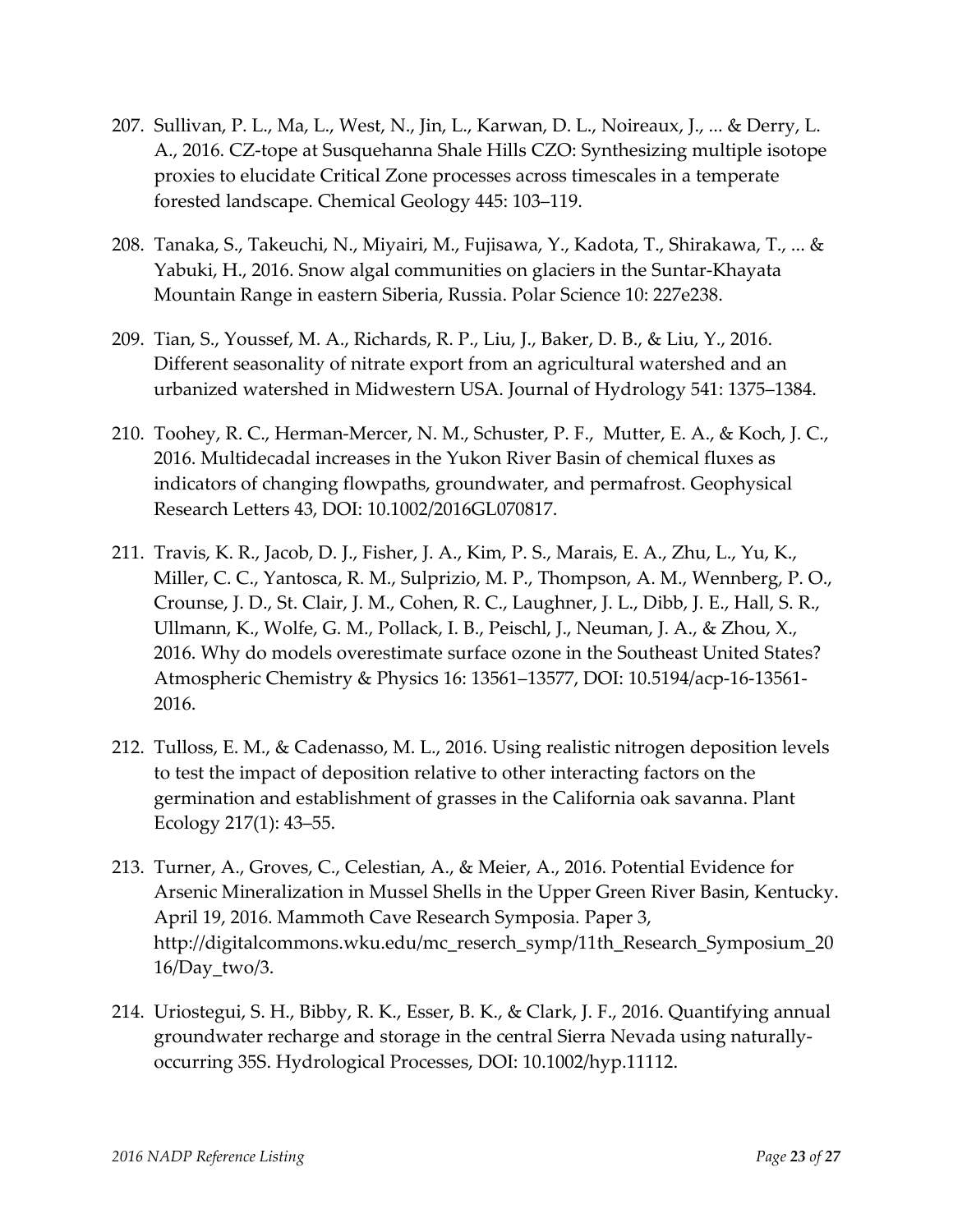- 215. Valiela, I., Owens, C., Elmstrom, E., & Lloret, J., 2016. Eutrophication of Cape Cod estuaries: effect of decadal changes in global-driven atmospheric and local-scale wastewater nutrient loads. Marine Pollution Bulletin 110(1): 309–315.
- 216. van Gestel, N. C., Dhungana, N., Tissue, D. T., & Zak, J. C., 2016. Seasonal microbial and nutrient responses during a 5-year reduction in the daily temperature range of soil in a Chihuahuan Desert ecosystem. Oecologia 180(1): 265–277.
- 217. van Meter, K. J., Basu, N. B., & Van Cappellen, P., 2016. Two centuries of nitrogen dynamics: legacy sources and sinks in the Mississippi and Susquehanna River Basins. Global Biogeochemical Cycles, DOI: 10.1002/2016GB005498.
- 218. Vidon, P., & Serchan, S., 2016. Impact of stream geomorphology on greenhouse gas concentration in a New York mountain stream. Water, Air, & Soil Pollution 227(12): 428.
- 219. Vidon, P., & Serchan, S., 2016. Landscape geomorphic characteristic impacts on greenhouse gas fluxes in exposed stream and riparian sediments. Environmental Science: Processes & Impacts 18: 844.
- 220. Visconti, G., 2016. Fundamentals of physics and chemistry of the atmosphere. Chapter 20, Geoengineering, 2nd edition, Berlin Heidelberg New York: Springer.
- 221. Wang, X., Bao, Z., Lin, C. J., Yuan, W., & Feng, X., 2016. Assessment of global mercury deposition through litterfall. Environmental Science & Technology 50(16): 8548–8557.
- 222. Wängberg, I., Mastromonaco, N., Michelle, G., Munthe, J., & Gårdfeldt, K., 2016. Airborne mercury species at the Råö background monitoring site in Sweden: distribution of mercury as an effect of long-range transport. Atmospheric Chemistry and Physics 16(21): 13379–13387.
- 223. Weber, R. J., Guo, H., Russell, A. G., & Nenes, A., 2016. High aerosol acidity despite declining atmospheric sulfate concentrations over the past 15 years. Nature Geoscience 9: 282–285, DOI: 10.1038/ngeo2665.
- 224. Webster, J. P., Kane, T. J., Obrist, D., Ryan, J. N., & Aiken, G. R., 2016. Estimating mercury emissions resulting from wildfire in forests of the Western United States. Science of The Total Environment 508: 578–586.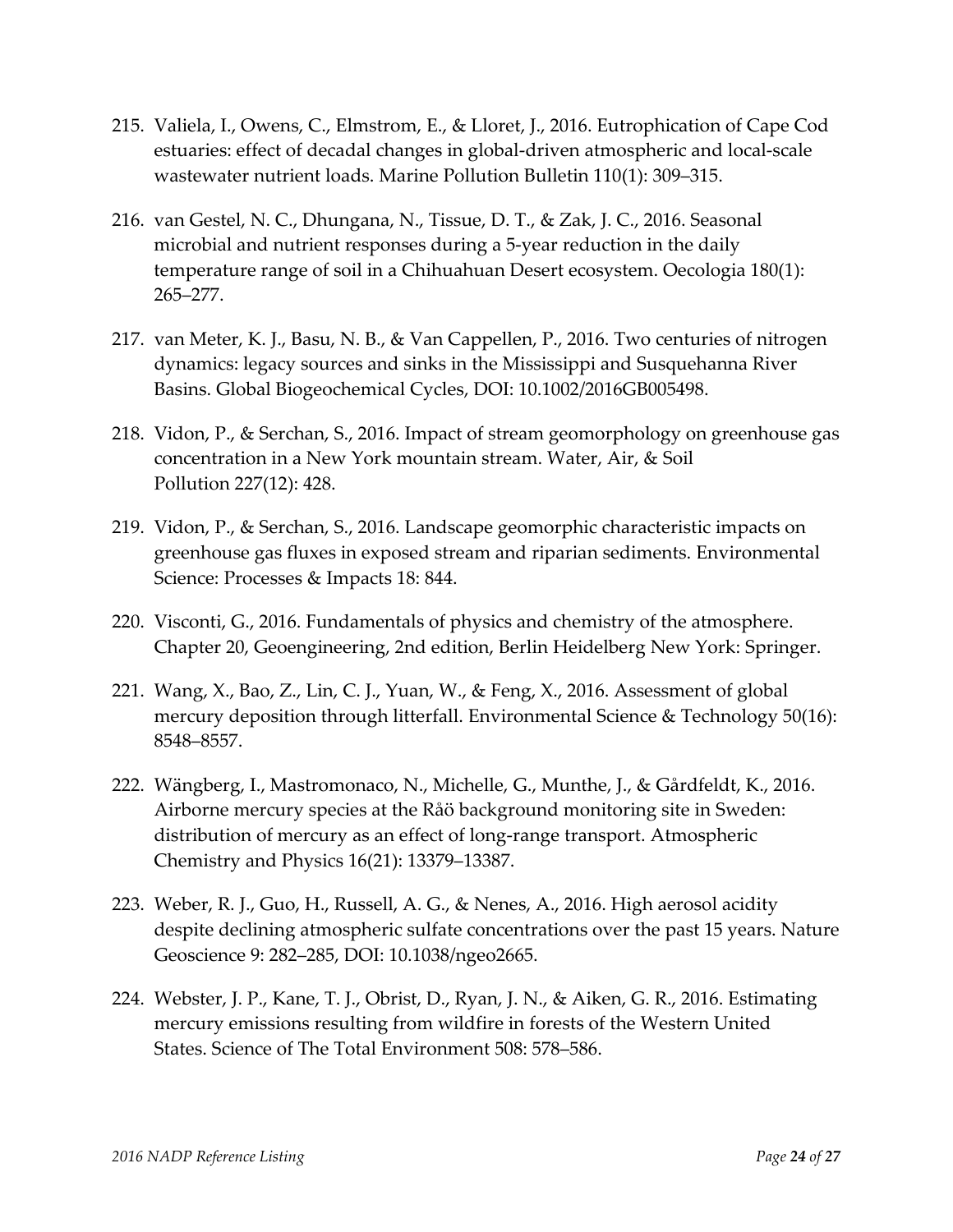- 225. Weiss-Penzias, P. S., Gay, D. A., Brigham, M. E., Parsons, M. T., Gustin, M. S., & ter Schure, A., 2016. Trends in mercury wet deposition and mercury air concentrations across the US and Canada. Science of The Total Environment 568: 546–556.
- 226. Wetherbee, G. A., 2016. Evaluation of National Atmospheric Deposition Program Measurements for Colocated Sites CO89 and CO98 at Rocky Mountain National Park, Water Years 2010–14: U.S. Geological Survey Scientific Investigations Report 2016–5051, 32 p., [http://dx.doi.org/10.3133/sir20165051.](http://dx.doi.org/10.3133/sir20165051)
- 227. Wetherbee, G. A., & Mast, M. A., 2016. Annual variations in wet-deposition chemistry related to changes in climate. Climate Dynamics 47: 3141–3155.
- 228. Wetherbee, G. A., and Martin, R. A., 2016. External Quality Assurance Project Report for the National Atmospheric Deposition Program's National Trends Network and Mercury Deposition Network, 2013–14: U.S. Geological Survey Scientific Investigations Report 2016–5069, 22 p., [http://dx.doi.org/10.3133/sir20165069.](http://dx.doi.org/10.3133/sir20165069)
- 229. Wilcox, K. R., Blair, J. M., & Knapp, A. K., 2016. Stability of grassland soil C and N pools despite 25 years of an extreme climatic and disturbance regime. Journal of Geophysical Research: Biogeosciences 121(7): 1934–1945.
- 230. Williams, J. J., Nurse, A., Saros, J. E., Riedel, J., & Beutel, M., 2016. Effects of glaciers on nutrient concentrations and phytoplankton in lakes within the Northern Cascades Mountains (USA). Biogeochemistry 131(3): 373–385.
- 231. Williston, P., Aherne, J., Watmough, S., Marmorek, D., Hall, A., de la Cueva Bueno, P., ... & Laurence, J. A., 2016. Critical levels and loads and the regulation of industrial emissions in northwest British Columbia, Canada. Atmospheric Environment 146: 311–323.
- 232. Winton, R. S., Moorman, M., & Richardson, C. J., 2016. Waterfowl impoundments as sources of nitrogen pollution. Water, Air, & Soil Pollution 227(10): 390.
- 233. Wood, S. L., Rhemtulla, J. M., & Coomes, O. T., 2016. Cropping history trumps fallow duration in long-term soil and vegetation dynamics of shifting cultivation systems. Ecological Applications, DOI: 10.1002/eap.1462.
- 234. Wright, L. P., 2016. Supplemental: Overview of mercury dry deposition, litterfall, and throughfall studies. Atmospheric Chemistry and Physics 16(21): 13399–13416.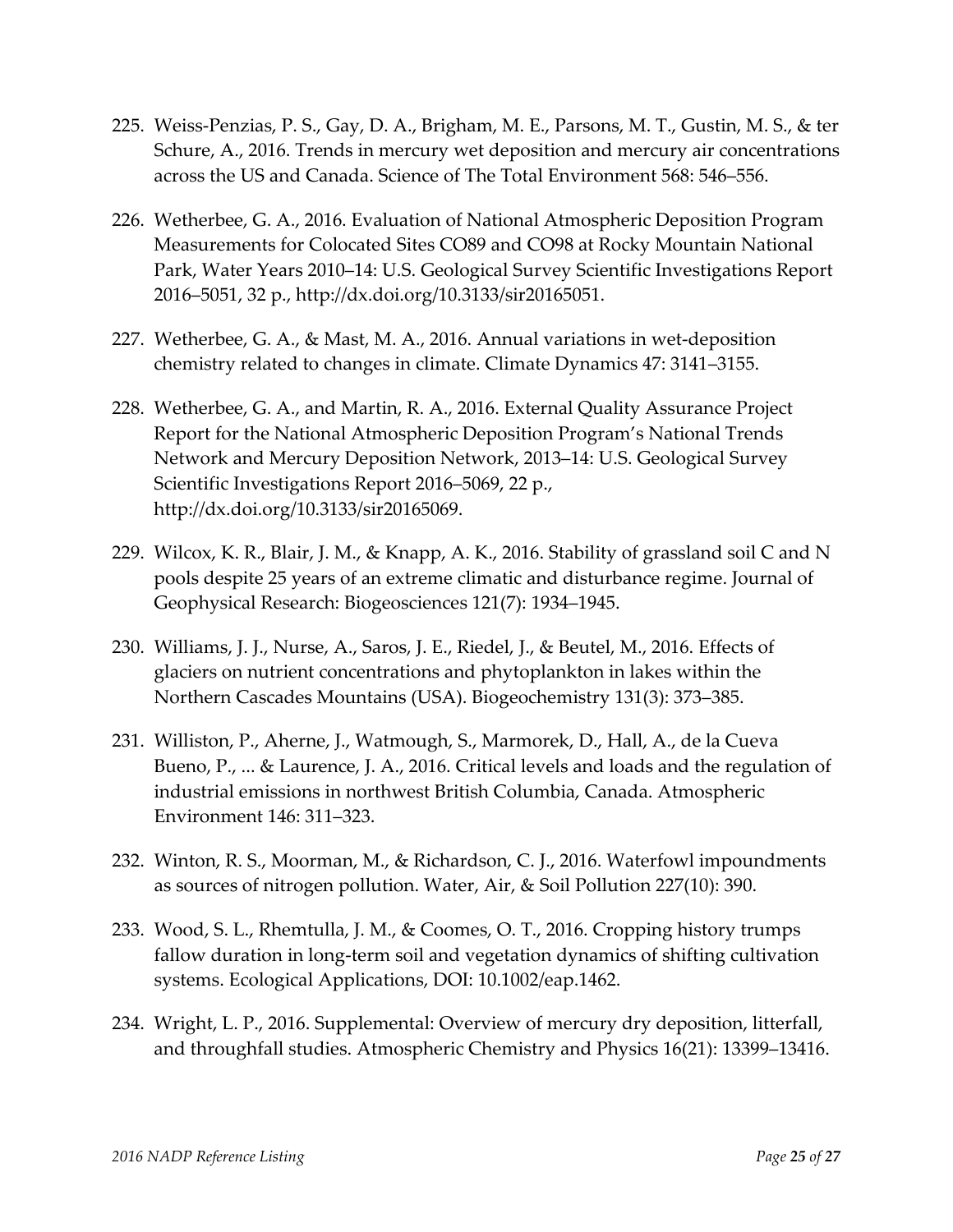- 235. Wright, L. P., Zhang, L., & Marsik, F. J., 2016. Overview of mercury dry deposition, litterfall, and throughfall studies. Atmospheric Chemistry and Physics 16(21): 13399–13416.
- 236. Xia, M., & Jiang, L., 2016. Application of an unstructured grid-based water quality model to Chesapeake Bay and its adjacent coastal ocean. Journal of Marine Science and Engineering 4(3): 52.
- 237. Xie, M., Mladenov, N., Williams, M. W., Neff, J. C., Wasswa, J., & Hannigan, M. P., 2016. Water soluble organic aerosols in the Colorado Rocky Mountains, USA: composition, sources and optical properties. Scientific Reports 6: 39339, DOI: 10.1038/srep39339.
- 238. Yahya, K., Wang, K., Campbell, P., Glotfelty, T., He, J., & Zhang, Y., 2016. Decadal evaluation of regional climate, air quality, and their interactions using WRF/Chem Version 3.6. 1. Geoscientific Model Development Discussions 9: 671–695, www.geosci-model-dev.net/9/671/2016/.
- 239. Yao, X., & Zhang, L., 2016. Trends in atmospheric ammonia at urban, rural, and remote sites across North America. Atmospheric Chemistry and Physics 16(17): 11465–11475.
- 240. Yen, H., Daggupati, P., White, M. J., Srinivasan, R., Gossel, A., Wells, D., & Arnold, J. G., 2016. Application of large-scale, multi-resolution watershed modeling framework using the Hydrologic and Water Quality System (HAWQS). Water 8(4): 164.
- 241. Zhang, H., Holmes, C. D., & Wu, S., 2016. Impacts of changes in climate, land use and land cover on atmospheric mercury. Atmospheric Environment 141: 230–244.
- 242. Zhang, F., Pan, Y., Birdsey, R. A., Chen, J. M., & Dugan, A., 2016. Seeking potential contributions to future carbon budget in conterminous US forests considering disturbances. Theoretical and Applied Climatology, DOI: 10.1007/s00704-016-1936- 1.
- 243. Zhang, Y., He, J., Zhu, S., & Gantt, B., 2016. Sensitivity of simulated chemical concentrations and aerosol-meteorology interactions to aerosol treatments and biogenic organic emissions in WRF/Chem. Journal of Geophysical Research: Atmospheres 121: 6014–6048, DOI: 10.1002/2016JD024882.
- 244. Zhang, Y., Jacob, D. J., Horowitz, H. M., Chen, L., Amos, H. M., Krabbenhoft, D. P., ... & Sunderland, E. M., 2016. Observed decrease in atmospheric mercury